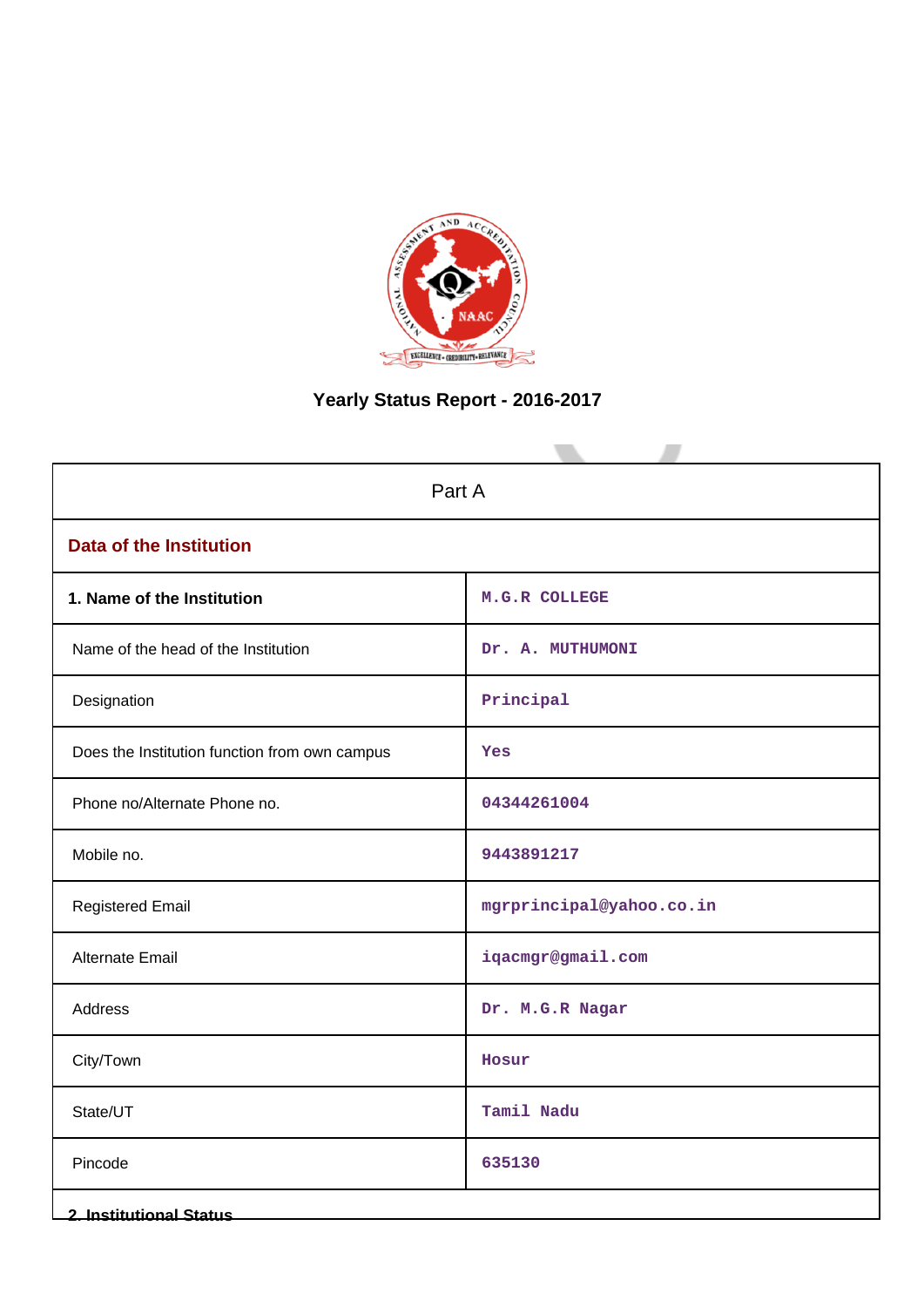| Affiliated / Constituent                                                 | Affiliated                                                     |  |  |
|--------------------------------------------------------------------------|----------------------------------------------------------------|--|--|
| Type of Institution                                                      | Co-education                                                   |  |  |
| Location                                                                 | Rural                                                          |  |  |
| <b>Financial Status</b>                                                  | private                                                        |  |  |
| Name of the IQAC co-ordinator/Director                                   | R. YUVARAJ                                                     |  |  |
| Phone no/Alternate Phone no.                                             | 04344261004                                                    |  |  |
| Mobile no.                                                               | 9095889977                                                     |  |  |
| <b>Registered Email</b>                                                  | iqacmgr@gmail.com                                              |  |  |
| <b>Alternate Email</b>                                                   | yuvaraj_r@outlook.com                                          |  |  |
| 3. Website Address                                                       |                                                                |  |  |
| Web-link of the AQAR: (Previous Academic Year)                           | https://www.mgrcollege.ac.in/IQAC/AQ<br>AR%202015-2016.pdf     |  |  |
| 4. Whether Academic Calendar prepared during<br>the year                 | Yes                                                            |  |  |
| if yes, whether it is uploaded in the institutional website:<br>Weblink: | http://mgrcollege.ac.in/IQAC/calendar/A<br>CADCAL2016-2017.pdf |  |  |

# **5. Accrediation Details**

| Cycle | Grade | <b>CGPA</b> | Year of      | Validity          |                          |
|-------|-------|-------------|--------------|-------------------|--------------------------|
|       |       |             | Accrediation | Period From       | Period To                |
|       |       | 2.82        | 2015         | $03 - Dec - 2015$ | $02 - \text{Mar} - 2020$ |

**6. Date of Establishment of IQAC 03-Jun-2007** 

# **7. Internal Quality Assurance System**

| Quality initiatives by IQAC during the year for promoting quality culture |                                       |    |  |  |  |
|---------------------------------------------------------------------------|---------------------------------------|----|--|--|--|
| Item / Title of the quality initiative by<br>IQAC.                        | Number of participants/ beneficiaries |    |  |  |  |
| Regular Conduct of IQAC<br>meeting                                        | $08 - \text{Feb} - 2017$              | 16 |  |  |  |
| Regular Conduct of IQAC                                                   | $07 - Dec - 2016$                     | 16 |  |  |  |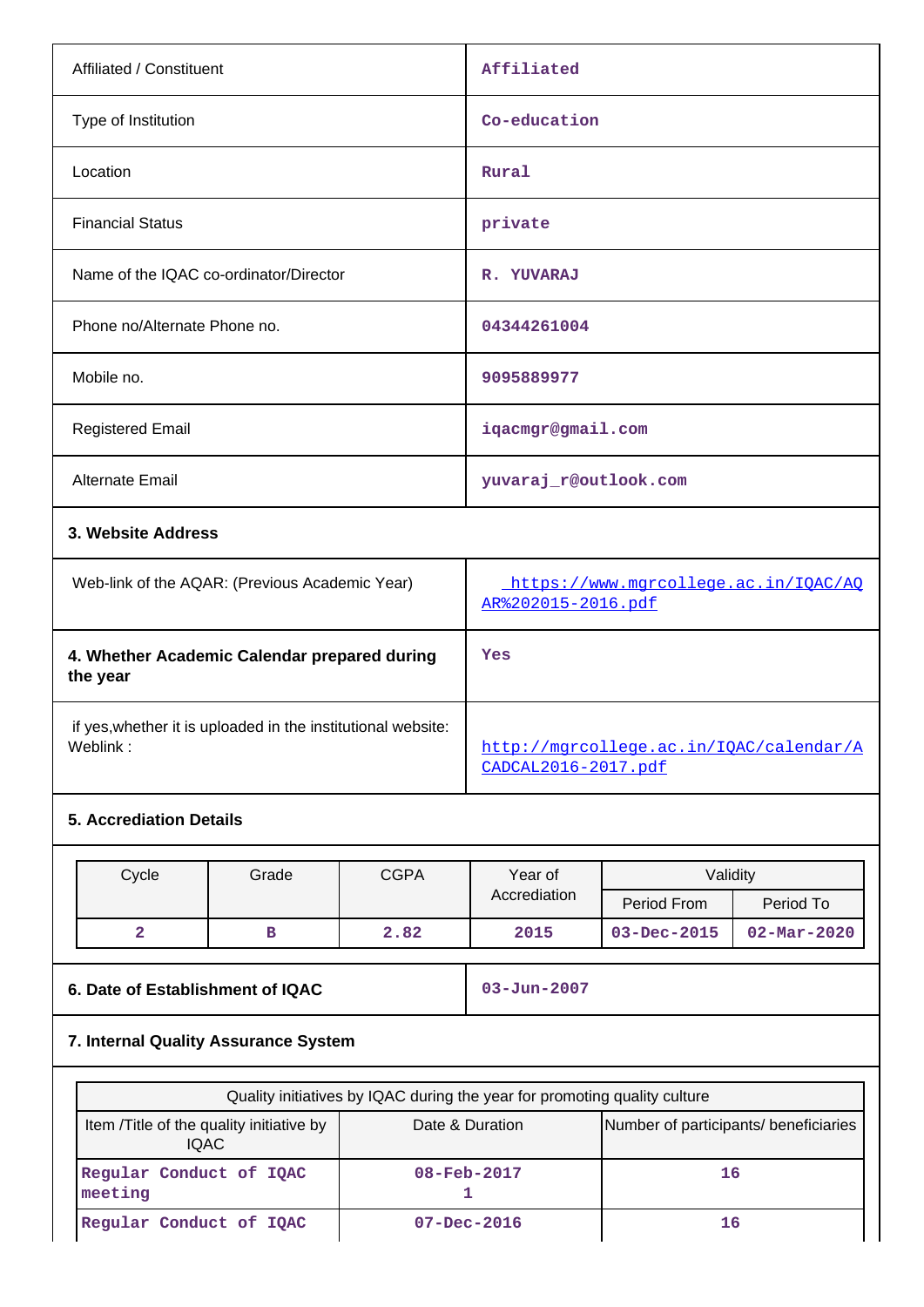| meetings                            |                   |    |  |  |
|-------------------------------------|-------------------|----|--|--|
| Regular Conduct of IQAC<br>meetings | $06 - Jun - 2016$ | 16 |  |  |
| View File                           |                   |    |  |  |

# **8. Provide the list of funds by Central/ State Government- UGC/CSIR/DST/DBT/ICMR/TEQIP/World Bank/CPE of UGC etc.**

|                                                                         | Institution/Departmen<br>t/Faculty                                                                                 | Scheme                        | <b>Funding Agency</b> |                | Year of award with<br>duration | Amount  |
|-------------------------------------------------------------------------|--------------------------------------------------------------------------------------------------------------------|-------------------------------|-----------------------|----------------|--------------------------------|---------|
|                                                                         | Department of<br>Biotechnology                                                                                     | Young<br>Scientists<br>Scheme | <b>DST</b>            |                | 2015<br>1095                   | 2340000 |
|                                                                         |                                                                                                                    |                               | No Files Uploaded !!! |                |                                |         |
| 9. Whether composition of IQAC as per latest<br><b>NAAC</b> guidelines: |                                                                                                                    |                               | <b>No</b>             |                |                                |         |
|                                                                         | Upload latest notification of formation of IQAC                                                                    |                               | No Files Uploaded !!! |                |                                |         |
|                                                                         | 10. Number of IQAC meetings held during the<br>year :                                                              |                               | 3                     |                |                                |         |
|                                                                         | The minutes of IQAC meeting and compliances to the<br>decisions have been uploaded on the institutional<br>website |                               |                       | Yes            |                                |         |
|                                                                         | Upload the minutes of meeting and action taken report                                                              |                               |                       | View File      |                                |         |
|                                                                         | 11. Whether IQAC received funding from any of<br>the funding agency to support its activities<br>during the year?  |                               |                       | N <sub>O</sub> |                                |         |

## **12. Significant contributions made by IQAC during the current year(maximum five bullets)**

**• Internal Faculty Professional Developmental Trainings • Orientation Programme on Change management/Grooming/ for I year Students • Effective Public Speaking workshop for new staff members • Encouraged to conduct at least one funded extension activity • Motivational training programme for I year students after Induction**

## [View File](https://assessmentonline.naac.gov.in/public/Postacc/Contribution/5048_Contribution.xlsx)

**13. Plan of action chalked out by the IQAC in the beginning of the academic year towards Quality Enhancement and outcome achieved by the end of the academic year**

Plan of Action and Achivements/Outcomes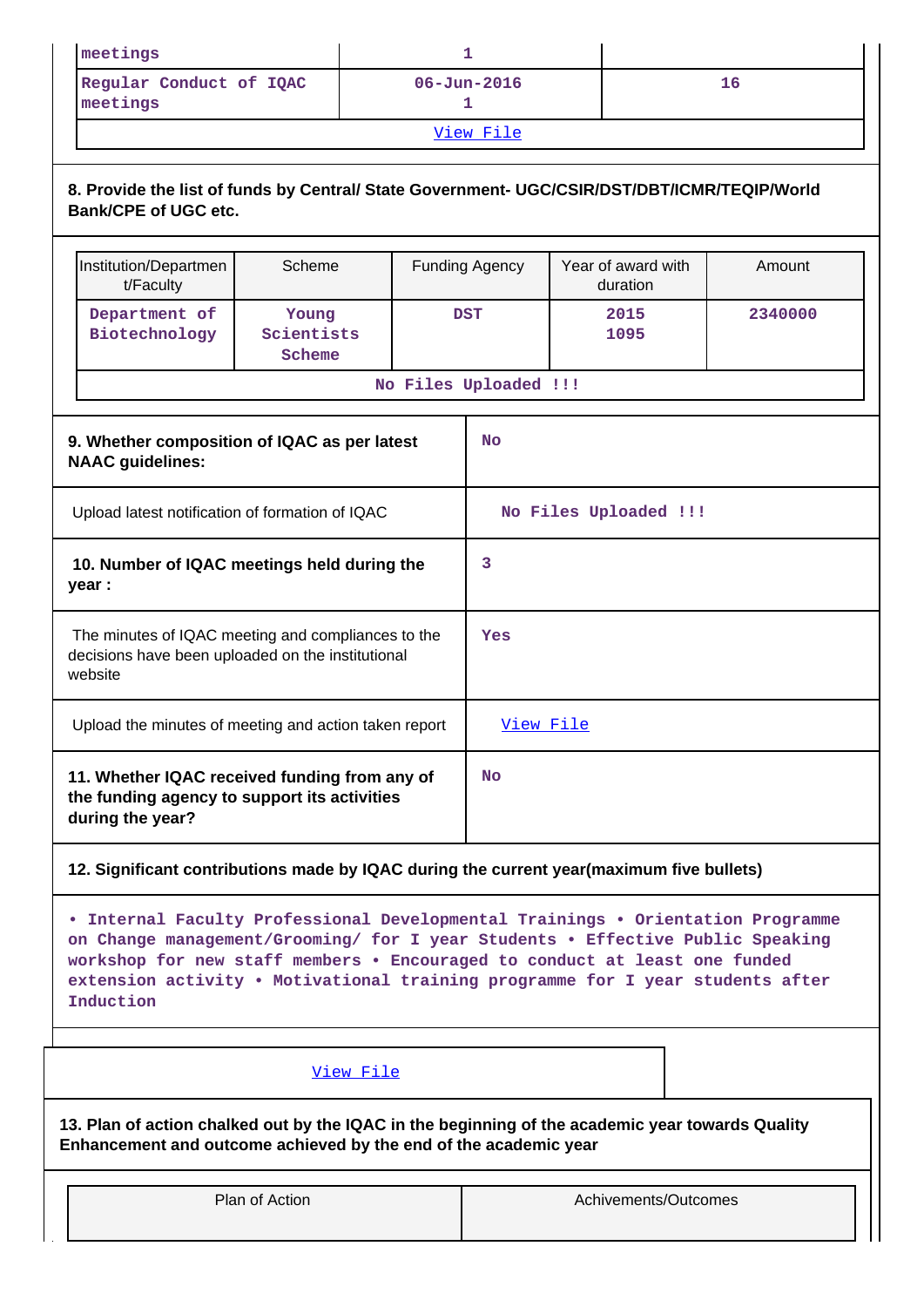|                                                                                                     | Completion of syllabus well in advance                                                                                           | Achieved and as a result of that<br>sufficient time was there to recap the<br>syllabus and to conduct two model exams<br>for students                                                                                                                                                                                                                                                                                                                                                                                                                                                                                                                                                                                                                                                                                                                                                                          |  |  |  |
|-----------------------------------------------------------------------------------------------------|----------------------------------------------------------------------------------------------------------------------------------|----------------------------------------------------------------------------------------------------------------------------------------------------------------------------------------------------------------------------------------------------------------------------------------------------------------------------------------------------------------------------------------------------------------------------------------------------------------------------------------------------------------------------------------------------------------------------------------------------------------------------------------------------------------------------------------------------------------------------------------------------------------------------------------------------------------------------------------------------------------------------------------------------------------|--|--|--|
|                                                                                                     | To finalize the date for I Year<br>induction and to conduct orientation<br>programme on change management/grooming<br>for I year | First year Induction was done on<br>15/06/2016 and Orientation programme<br>for I year students was conducted by<br>Training and Placement Cell                                                                                                                                                                                                                                                                                                                                                                                                                                                                                                                                                                                                                                                                                                                                                                |  |  |  |
|                                                                                                     |                                                                                                                                  | View File                                                                                                                                                                                                                                                                                                                                                                                                                                                                                                                                                                                                                                                                                                                                                                                                                                                                                                      |  |  |  |
|                                                                                                     | 14. Whether AQAR was placed before statutory<br>body?                                                                            | Yes                                                                                                                                                                                                                                                                                                                                                                                                                                                                                                                                                                                                                                                                                                                                                                                                                                                                                                            |  |  |  |
|                                                                                                     | Name of Statutory Body                                                                                                           | <b>Meeting Date</b>                                                                                                                                                                                                                                                                                                                                                                                                                                                                                                                                                                                                                                                                                                                                                                                                                                                                                            |  |  |  |
|                                                                                                     | <b>IQAC</b>                                                                                                                      | 08-Feb-2017                                                                                                                                                                                                                                                                                                                                                                                                                                                                                                                                                                                                                                                                                                                                                                                                                                                                                                    |  |  |  |
|                                                                                                     | 15. Whether NAAC/or any other accredited<br>body(s) visited IQAC or interacted with it to<br>assess the functioning?             | <b>No</b>                                                                                                                                                                                                                                                                                                                                                                                                                                                                                                                                                                                                                                                                                                                                                                                                                                                                                                      |  |  |  |
|                                                                                                     | 16. Whether institutional data submitted to<br><b>AISHE:</b>                                                                     | Yes                                                                                                                                                                                                                                                                                                                                                                                                                                                                                                                                                                                                                                                                                                                                                                                                                                                                                                            |  |  |  |
| Year of Submission                                                                                  |                                                                                                                                  | 2017                                                                                                                                                                                                                                                                                                                                                                                                                                                                                                                                                                                                                                                                                                                                                                                                                                                                                                           |  |  |  |
| Date of Submission                                                                                  |                                                                                                                                  | $18 - Jan - 2017$                                                                                                                                                                                                                                                                                                                                                                                                                                                                                                                                                                                                                                                                                                                                                                                                                                                                                              |  |  |  |
|                                                                                                     | 17. Does the Institution have Management<br><b>Information System?</b>                                                           | Yes                                                                                                                                                                                                                                                                                                                                                                                                                                                                                                                                                                                                                                                                                                                                                                                                                                                                                                            |  |  |  |
| If yes, give a brief descripiton and a list of modules<br>currently operational (maximum 500 words) |                                                                                                                                  | ? The Office and Library of the College<br>maintain the database of the students<br>to be used for academics and related<br>activities. ? Moreover, the database of<br>the teaching and nonteaching staff has<br>also been maintained by the office for<br>academic, administrative and financial<br>purposes. ? Application Forms for<br>admission are uploaded on the website.<br>? Data required by the Periyar<br>University is sent online based on the<br>information drawn from the Application<br>Forms for admission. ? All relevant<br>information regarding the college,<br>notices and announcements are uploaded<br>on the website. ? Marks obtained by<br>students at all Internal Assessment<br>examinations are uploaded in the<br>University Portal by the teachers. ?<br>All University Examinations Fees are<br>paid through online banking. ? Staff<br>are informed through SMS, Whats App |  |  |  |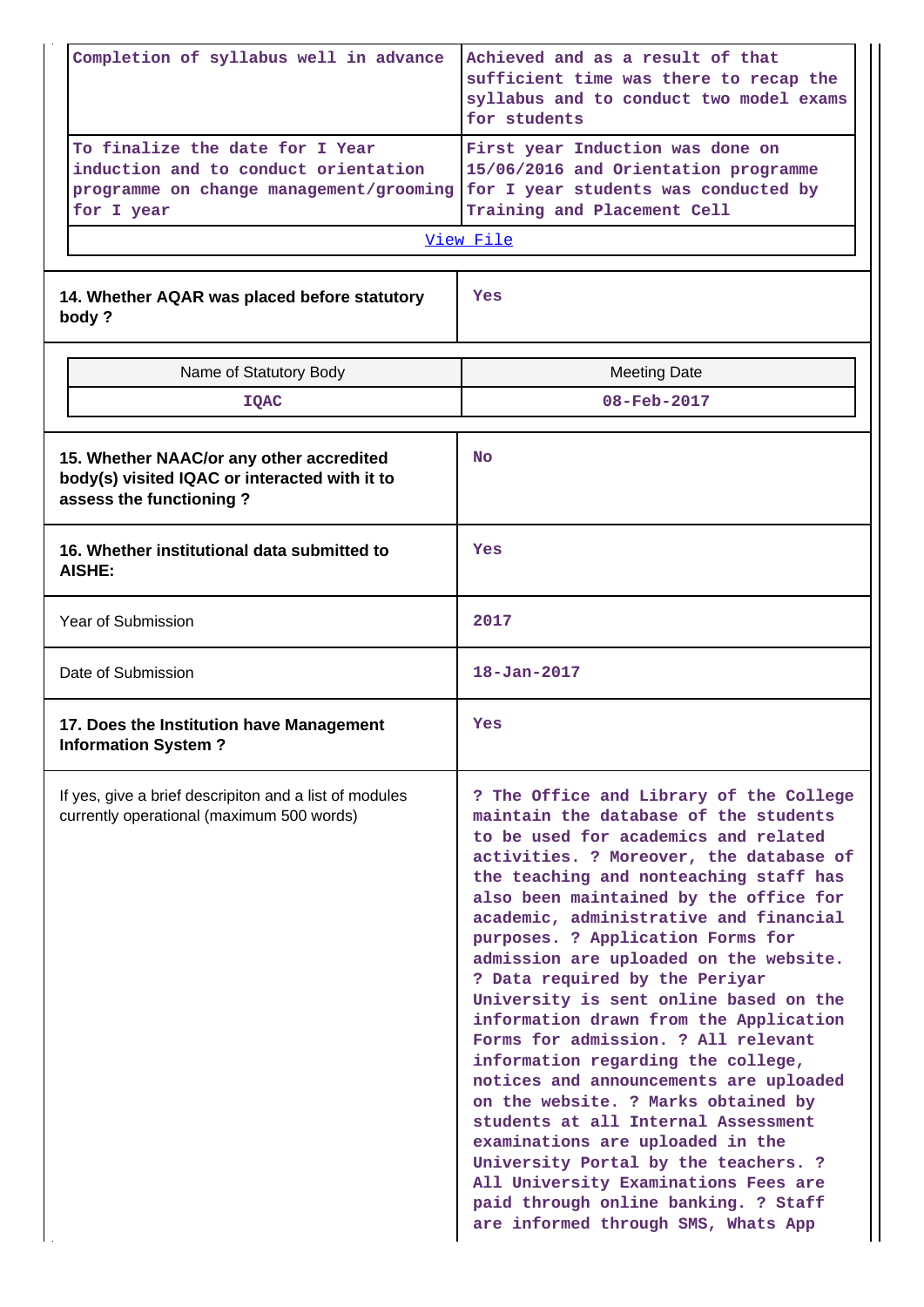**group. ? Management through IQAC collects analysed feedbacks from all stakeholders including students, alumni and uses these reports for the improvement of the college.**

# **Part B**

## **CRITERION I – CURRICULAR ASPECTS**

### **1.1 – Curriculum Planning and Implementation**

 1.1.1 – Institution has the mechanism for well planned curriculum delivery and documentation. Explain in 500 words

 **M.G.R. College, Hosur is a prominent one affiliated to Periyar University, Salem. The college offers 13 U.G. courses, 7 P.G. courses, 6 M. Phil. programmes and 4 Ph.D. programmes. With adherence to the university guidelines, the college follows curriculum developed by the University. The following mechanisms are deployed for ensuring the effective implementation of the curriculum: 1. Advance planning of academic activities 2. Systematic analysis of students 3. Parents Connect 4. Conference 5. Special Lecture to Students 6. Paper Presentation**

1.1.2 – Certificate/ Diploma Courses introduced during the academic year

| Certificate | Diploma Courses<br>Dates of<br>Introduction |     | <b>Duration</b> | Focus on employ<br>ability/entreprene<br>urship | Skill<br>Development |
|-------------|---------------------------------------------|-----|-----------------|-------------------------------------------------|----------------------|
| <b>NIL</b>  | NIL                                         | Nil |                 | <b>NIL</b>                                      | <b>NIL</b>           |

#### **1.2 – Academic Flexibility**

1.2.1 – New programmes/courses introduced during the academic year

| Programme/Course   | Programme Specialization |      |  |  |
|--------------------|--------------------------|------|--|--|
| Nill<br><b>NIL</b> |                          | Nill |  |  |
| No file uploaded.  |                          |      |  |  |

 1.2.2 – Programmes in which Choice Based Credit System (CBCS)/Elective course system implemented at the affiliated Colleges (if applicable) during the academic year.

| Name of programmes adopting<br><b>CBCS</b> | Programme Specialization | Date of implementation of<br><b>CBCS/Elective Course System</b> |
|--------------------------------------------|--------------------------|-----------------------------------------------------------------|
| Nill                                       | <b>NIL</b>               | Nill                                                            |

1.2.3 – Students enrolled in Certificate/ Diploma Courses introduced during the year

|                                                                                            | Certificate          | Diploma Course              |  |  |
|--------------------------------------------------------------------------------------------|----------------------|-----------------------------|--|--|
| Number of Students                                                                         | Nil                  | Nil                         |  |  |
| 1.3 - Curriculum Enrichment                                                                |                      |                             |  |  |
| 1.3.1 - Value-added courses imparting transferable and life skills offered during the year |                      |                             |  |  |
| <b>Value Added Courses</b>                                                                 | Date of Introduction | Number of Students Enrolled |  |  |
| Spoken English                                                                             | 10/08/2016           | 25                          |  |  |
| Creative Writing                                                                           | 16/12/2016           | 25                          |  |  |
| <b>Business Skills</b>                                                                     | 04/07/2016           | 40                          |  |  |
| View File                                                                                  |                      |                             |  |  |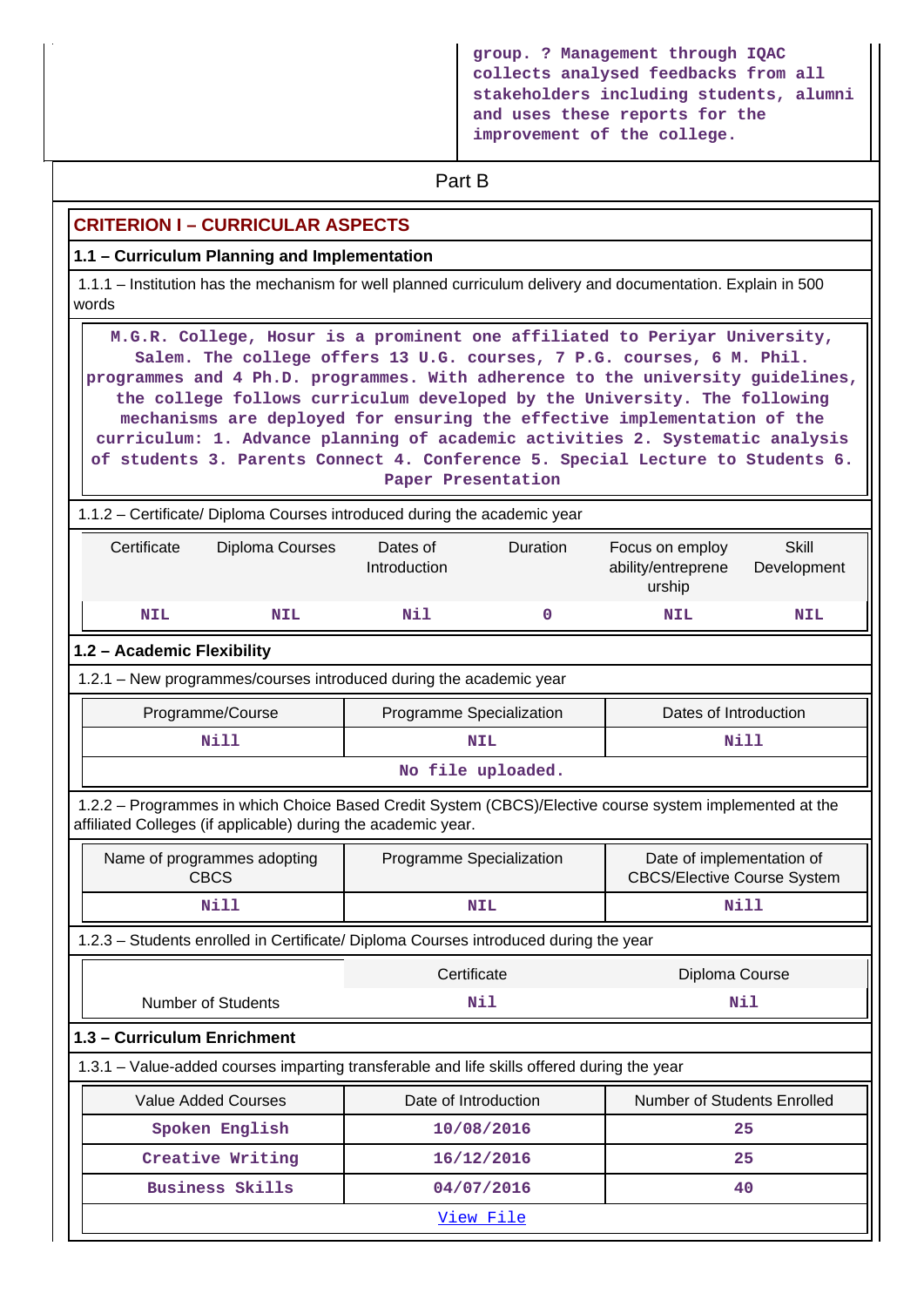|                                                                                                                                                                                                                                                                                                                                                                                                                                                                                                                                                                                                                                                                                                                                                                                                                                                                                                                                                                                                                                                                                                                                                                                                                                                                                                                                                                        | 1.3.2 - Field Projects / Internships under taken during the year |                                               |                   |  |                                   |                                                              |  |    |
|------------------------------------------------------------------------------------------------------------------------------------------------------------------------------------------------------------------------------------------------------------------------------------------------------------------------------------------------------------------------------------------------------------------------------------------------------------------------------------------------------------------------------------------------------------------------------------------------------------------------------------------------------------------------------------------------------------------------------------------------------------------------------------------------------------------------------------------------------------------------------------------------------------------------------------------------------------------------------------------------------------------------------------------------------------------------------------------------------------------------------------------------------------------------------------------------------------------------------------------------------------------------------------------------------------------------------------------------------------------------|------------------------------------------------------------------|-----------------------------------------------|-------------------|--|-----------------------------------|--------------------------------------------------------------|--|----|
| Project/Programme Title                                                                                                                                                                                                                                                                                                                                                                                                                                                                                                                                                                                                                                                                                                                                                                                                                                                                                                                                                                                                                                                                                                                                                                                                                                                                                                                                                |                                                                  | Programme Specialization                      |                   |  |                                   | No. of students enrolled for Field<br>Projects / Internships |  |    |
| <b>BSC</b>                                                                                                                                                                                                                                                                                                                                                                                                                                                                                                                                                                                                                                                                                                                                                                                                                                                                                                                                                                                                                                                                                                                                                                                                                                                                                                                                                             |                                                                  | HMCS - Industrial<br><b>Exposure Training</b> |                   |  |                                   |                                                              |  | 54 |
| <b>MSC</b>                                                                                                                                                                                                                                                                                                                                                                                                                                                                                                                                                                                                                                                                                                                                                                                                                                                                                                                                                                                                                                                                                                                                                                                                                                                                                                                                                             |                                                                  | Microbiology - Internship                     | M.Sc Applied      |  |                                   | 12                                                           |  |    |
|                                                                                                                                                                                                                                                                                                                                                                                                                                                                                                                                                                                                                                                                                                                                                                                                                                                                                                                                                                                                                                                                                                                                                                                                                                                                                                                                                                        |                                                                  |                                               | No file uploaded. |  |                                   |                                                              |  |    |
| 1.4 - Feedback System                                                                                                                                                                                                                                                                                                                                                                                                                                                                                                                                                                                                                                                                                                                                                                                                                                                                                                                                                                                                                                                                                                                                                                                                                                                                                                                                                  |                                                                  |                                               |                   |  |                                   |                                                              |  |    |
| 1.4.1 – Whether structured feedback received from all the stakeholders.                                                                                                                                                                                                                                                                                                                                                                                                                                                                                                                                                                                                                                                                                                                                                                                                                                                                                                                                                                                                                                                                                                                                                                                                                                                                                                |                                                                  |                                               |                   |  |                                   |                                                              |  |    |
| <b>Students</b>                                                                                                                                                                                                                                                                                                                                                                                                                                                                                                                                                                                                                                                                                                                                                                                                                                                                                                                                                                                                                                                                                                                                                                                                                                                                                                                                                        |                                                                  |                                               |                   |  | Yes                               |                                                              |  |    |
| <b>Teachers</b>                                                                                                                                                                                                                                                                                                                                                                                                                                                                                                                                                                                                                                                                                                                                                                                                                                                                                                                                                                                                                                                                                                                                                                                                                                                                                                                                                        |                                                                  |                                               |                   |  | No                                |                                                              |  |    |
| <b>Employers</b>                                                                                                                                                                                                                                                                                                                                                                                                                                                                                                                                                                                                                                                                                                                                                                                                                                                                                                                                                                                                                                                                                                                                                                                                                                                                                                                                                       |                                                                  |                                               |                   |  | No                                |                                                              |  |    |
| Alumni                                                                                                                                                                                                                                                                                                                                                                                                                                                                                                                                                                                                                                                                                                                                                                                                                                                                                                                                                                                                                                                                                                                                                                                                                                                                                                                                                                 |                                                                  |                                               |                   |  | Yes                               |                                                              |  |    |
| Parents                                                                                                                                                                                                                                                                                                                                                                                                                                                                                                                                                                                                                                                                                                                                                                                                                                                                                                                                                                                                                                                                                                                                                                                                                                                                                                                                                                |                                                                  |                                               |                   |  | No                                |                                                              |  |    |
| 1.4.2 - How the feedback obtained is being analyzed and utilized for overall development of the institution?<br>(maximum 500 words)                                                                                                                                                                                                                                                                                                                                                                                                                                                                                                                                                                                                                                                                                                                                                                                                                                                                                                                                                                                                                                                                                                                                                                                                                                    |                                                                  |                                               |                   |  |                                   |                                                              |  |    |
| <b>Feedback Obtained</b>                                                                                                                                                                                                                                                                                                                                                                                                                                                                                                                                                                                                                                                                                                                                                                                                                                                                                                                                                                                                                                                                                                                                                                                                                                                                                                                                               |                                                                  |                                               |                   |  |                                   |                                                              |  |    |
| witnesses the feedback as the most important tool for the up gradation. The<br>obtained feedback from various stakeholders was analyzed scrupulously. Feedback<br>on curriculum and syllabus were discussed in meetings to review the adequacy<br>and viability of the existing courses and changes required if any were<br>discussed with all faculty members. The consolidated feedback was sent to the<br>University by the Principal. Principal, IQAC and HoDs regularly monitored the<br>delivery of course content and syllabus completion based on the student's<br>feedback. Challenges faced in the delivery of syllabus and suggestions for<br>syllabus up gradation were continuously noted by the head of the institution.<br>Infrastructure facility (Laboratories/other amenities) up gradation was carried<br>out based on the feedback. Difficulties and issues in curriculum delivery for<br>the teachers were met and ICT based knowledge transfer were encouraged.<br>Employability skill enhancement trainings were offered to the placement<br>registered students to strengthen the placement record through the Training and<br>Placement Cell. Necessary steps were taken and initiated to have a complete<br>alumni database. Hiccups in transportation to the rural areas were addressed<br>based on the feedback received from the parents. |                                                                  |                                               |                   |  |                                   |                                                              |  |    |
| <b>CRITERION II - TEACHING- LEARNING AND EVALUATION</b>                                                                                                                                                                                                                                                                                                                                                                                                                                                                                                                                                                                                                                                                                                                                                                                                                                                                                                                                                                                                                                                                                                                                                                                                                                                                                                                |                                                                  |                                               |                   |  |                                   |                                                              |  |    |
| 2.1 - Student Enrolment and Profile                                                                                                                                                                                                                                                                                                                                                                                                                                                                                                                                                                                                                                                                                                                                                                                                                                                                                                                                                                                                                                                                                                                                                                                                                                                                                                                                    |                                                                  |                                               |                   |  |                                   |                                                              |  |    |
| 2.1.1 - Demand Ratio during the year                                                                                                                                                                                                                                                                                                                                                                                                                                                                                                                                                                                                                                                                                                                                                                                                                                                                                                                                                                                                                                                                                                                                                                                                                                                                                                                                   |                                                                  |                                               |                   |  |                                   |                                                              |  |    |
| Name of the<br>Programme                                                                                                                                                                                                                                                                                                                                                                                                                                                                                                                                                                                                                                                                                                                                                                                                                                                                                                                                                                                                                                                                                                                                                                                                                                                                                                                                               | Programme<br>Specialization                                      | Number of seats<br>available                  |                   |  | Number of<br>Application received | <b>Students Enrolled</b>                                     |  |    |
| <b>BBA</b>                                                                                                                                                                                                                                                                                                                                                                                                                                                                                                                                                                                                                                                                                                                                                                                                                                                                                                                                                                                                                                                                                                                                                                                                                                                                                                                                                             | <b>Business</b><br>Administration                                |                                               | 210               |  | 147                               | 147                                                          |  |    |
| <b>BCom</b>                                                                                                                                                                                                                                                                                                                                                                                                                                                                                                                                                                                                                                                                                                                                                                                                                                                                                                                                                                                                                                                                                                                                                                                                                                                                                                                                                            | Computer<br>Applications                                         |                                               | 210               |  | 190                               | 190                                                          |  |    |
| <b>BCom</b>                                                                                                                                                                                                                                                                                                                                                                                                                                                                                                                                                                                                                                                                                                                                                                                                                                                                                                                                                                                                                                                                                                                                                                                                                                                                                                                                                            | Commerce                                                         |                                               | 280               |  | 246                               | 246                                                          |  |    |
|                                                                                                                                                                                                                                                                                                                                                                                                                                                                                                                                                                                                                                                                                                                                                                                                                                                                                                                                                                                                                                                                                                                                                                                                                                                                                                                                                                        |                                                                  |                                               | View File         |  |                                   |                                                              |  |    |
|                                                                                                                                                                                                                                                                                                                                                                                                                                                                                                                                                                                                                                                                                                                                                                                                                                                                                                                                                                                                                                                                                                                                                                                                                                                                                                                                                                        |                                                                  |                                               |                   |  |                                   |                                                              |  |    |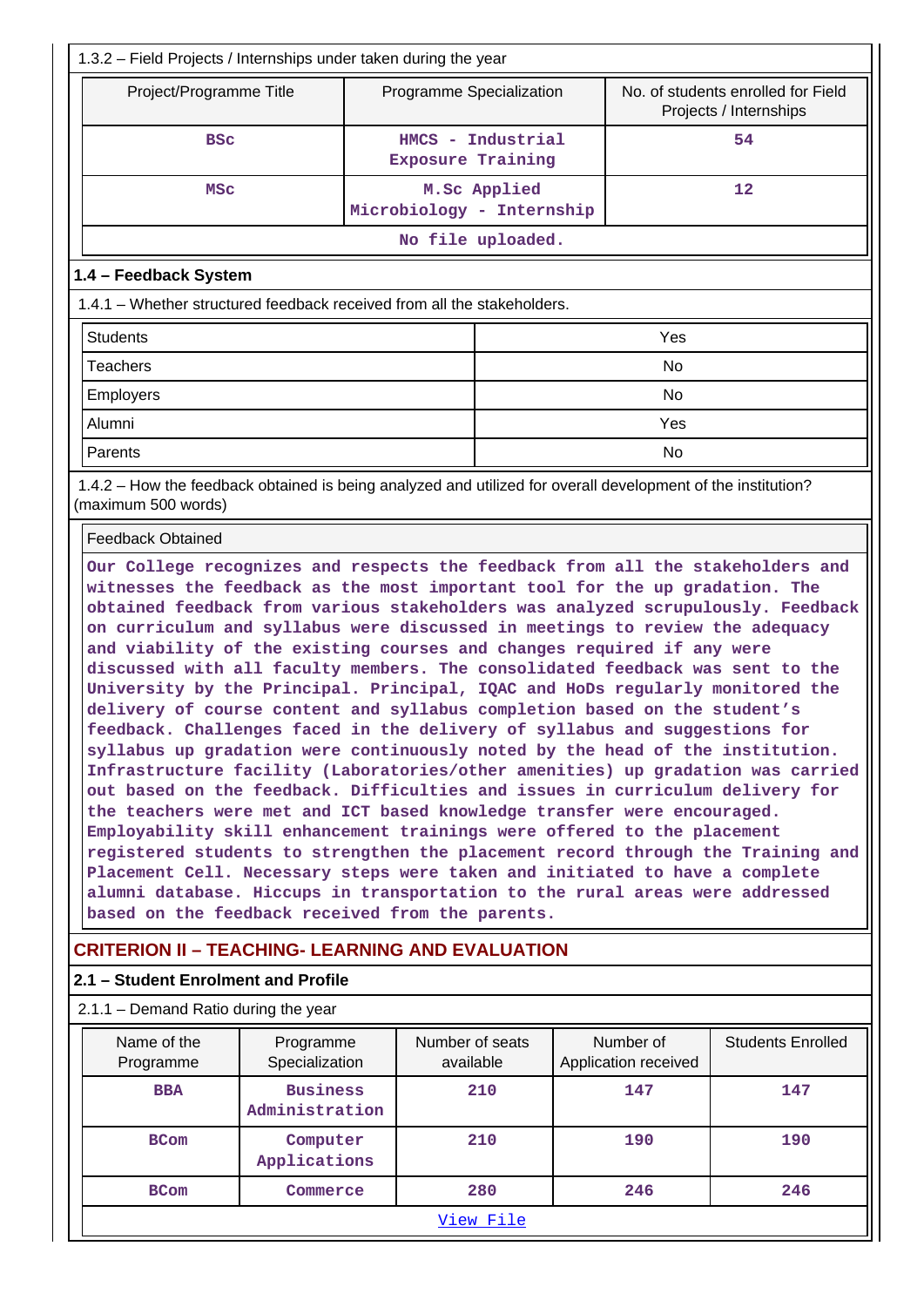|                                                                                                                                                                                                                                                                                                   | 2.2 - Catering to Student Diversity |                                                              |                     |                                                                                     |                                                                                                  |             |                                                                                                  |                     |                                                                                                                     |  |
|---------------------------------------------------------------------------------------------------------------------------------------------------------------------------------------------------------------------------------------------------------------------------------------------------|-------------------------------------|--------------------------------------------------------------|---------------------|-------------------------------------------------------------------------------------|--------------------------------------------------------------------------------------------------|-------------|--------------------------------------------------------------------------------------------------|---------------------|---------------------------------------------------------------------------------------------------------------------|--|
| 2.2.1 - Student - Full time teacher ratio (current year data)                                                                                                                                                                                                                                     |                                     |                                                              |                     |                                                                                     |                                                                                                  |             |                                                                                                  |                     |                                                                                                                     |  |
| Year                                                                                                                                                                                                                                                                                              |                                     | Number of<br>students enrolled<br>in the institution<br>(UG) |                     | Number of<br>students enrolled<br>in the institution<br>(PG)                        | Number of<br>fulltime teachers<br>available in the<br>institution<br>teaching only UG<br>courses |             | Number of<br>fulltime teachers<br>available in the<br>institution<br>teaching only PG<br>courses |                     | Number of<br>teachers<br>teaching both UG<br>and PG courses                                                         |  |
| 2016                                                                                                                                                                                                                                                                                              |                                     | 3613                                                         |                     | 282                                                                                 | 91                                                                                               |             |                                                                                                  | 24                  | 125                                                                                                                 |  |
| 2.3 - Teaching - Learning Process                                                                                                                                                                                                                                                                 |                                     |                                                              |                     |                                                                                     |                                                                                                  |             |                                                                                                  |                     |                                                                                                                     |  |
| 2.3.1 – Percentage of teachers using ICT for effective teaching with Learning Management Systems (LMS), E-<br>learning resources etc. (current year data)                                                                                                                                         |                                     |                                                              |                     |                                                                                     |                                                                                                  |             |                                                                                                  |                     |                                                                                                                     |  |
| Number of<br><b>Teachers on Roll</b>                                                                                                                                                                                                                                                              |                                     | Number of<br>teachers using<br>ICT (LMS, e-<br>Resources)    |                     | <b>ICT Tools and</b><br>resources<br>available                                      | Number of ICT<br>enabled<br>Classrooms                                                           |             | Numberof smart<br>classrooms                                                                     |                     | E-resources and<br>techniques used                                                                                  |  |
| 155                                                                                                                                                                                                                                                                                               |                                     | 74                                                           |                     | 300                                                                                 | 3                                                                                                |             |                                                                                                  | $\overline{2}$<br>5 |                                                                                                                     |  |
| No file uploaded.                                                                                                                                                                                                                                                                                 |                                     |                                                              |                     |                                                                                     |                                                                                                  |             |                                                                                                  |                     |                                                                                                                     |  |
| No file uploaded.                                                                                                                                                                                                                                                                                 |                                     |                                                              |                     |                                                                                     |                                                                                                  |             |                                                                                                  |                     |                                                                                                                     |  |
| 2.3.2 - Students mentoring system available in the institution? Give details. (maximum 500 words)                                                                                                                                                                                                 |                                     |                                                              |                     |                                                                                     |                                                                                                  |             |                                                                                                  |                     |                                                                                                                     |  |
| • A structured mentoring system was followed with the proportion of 1:30 • The personal and academic details of<br>mentees were maintained • The slow learners were identified and the remedial classes were arranged • The<br>toppers were encouraged to secure gold medals and University ranks |                                     |                                                              |                     |                                                                                     |                                                                                                  |             |                                                                                                  |                     |                                                                                                                     |  |
| Number of students enrolled in the                                                                                                                                                                                                                                                                | institution                         |                                                              |                     | Number of fulltime teachers                                                         |                                                                                                  |             |                                                                                                  |                     | Mentor: Mentee Ratio                                                                                                |  |
|                                                                                                                                                                                                                                                                                                   | 4053                                |                                                              |                     |                                                                                     | 155                                                                                              |             |                                                                                                  |                     | 1:26                                                                                                                |  |
| 2.4 – Teacher Profile and Quality                                                                                                                                                                                                                                                                 |                                     |                                                              |                     |                                                                                     |                                                                                                  |             |                                                                                                  |                     |                                                                                                                     |  |
| 2.4.1 - Number of full time teachers appointed during the year                                                                                                                                                                                                                                    |                                     |                                                              |                     |                                                                                     |                                                                                                  |             |                                                                                                  |                     |                                                                                                                     |  |
| No. of sanctioned<br>positions                                                                                                                                                                                                                                                                    |                                     | No. of filled positions                                      |                     | Vacant positions                                                                    |                                                                                                  |             | Positions filled during<br>the current year                                                      |                     | No. of faculty with<br>Ph.D                                                                                         |  |
| 160                                                                                                                                                                                                                                                                                               |                                     | 155                                                          |                     |                                                                                     | 5                                                                                                |             | 19                                                                                               |                     | 29                                                                                                                  |  |
| International level from Government, recognised bodies during the year)                                                                                                                                                                                                                           |                                     |                                                              |                     |                                                                                     |                                                                                                  |             |                                                                                                  |                     | 2.4.2 - Honours and recognition received by teachers (received awards, recognition, fellowships at State, National, |  |
|                                                                                                                                                                                                                                                                                                   | Year of Award                       |                                                              | international level | Name of full time teachers<br>receiving awards from<br>state level, national level, |                                                                                                  | Designation |                                                                                                  |                     | Name of the award,<br>fellowship, received from<br>Government or recognized<br>bodies                               |  |
| 2016                                                                                                                                                                                                                                                                                              |                                     |                                                              | <b>NIL</b>          |                                                                                     |                                                                                                  | Lecturer    |                                                                                                  |                     | <b>NIL</b>                                                                                                          |  |
|                                                                                                                                                                                                                                                                                                   |                                     |                                                              |                     |                                                                                     | No file uploaded.                                                                                |             |                                                                                                  |                     |                                                                                                                     |  |
| 2.5 - Evaluation Process and Reforms                                                                                                                                                                                                                                                              |                                     |                                                              |                     |                                                                                     |                                                                                                  |             |                                                                                                  |                     |                                                                                                                     |  |
| the year                                                                                                                                                                                                                                                                                          |                                     |                                                              |                     |                                                                                     |                                                                                                  |             |                                                                                                  |                     | 2.5.1 – Number of days from the date of semester-end/ year- end examination till the declaration of results during  |  |
| Programme Name                                                                                                                                                                                                                                                                                    |                                     | Programme Code                                               |                     | Semester/year                                                                       |                                                                                                  |             | Last date of the last<br>semester-end/year-<br>end examination                                   |                     | Date of declaration of<br>results of semester-<br>end/ year- end<br>examination                                     |  |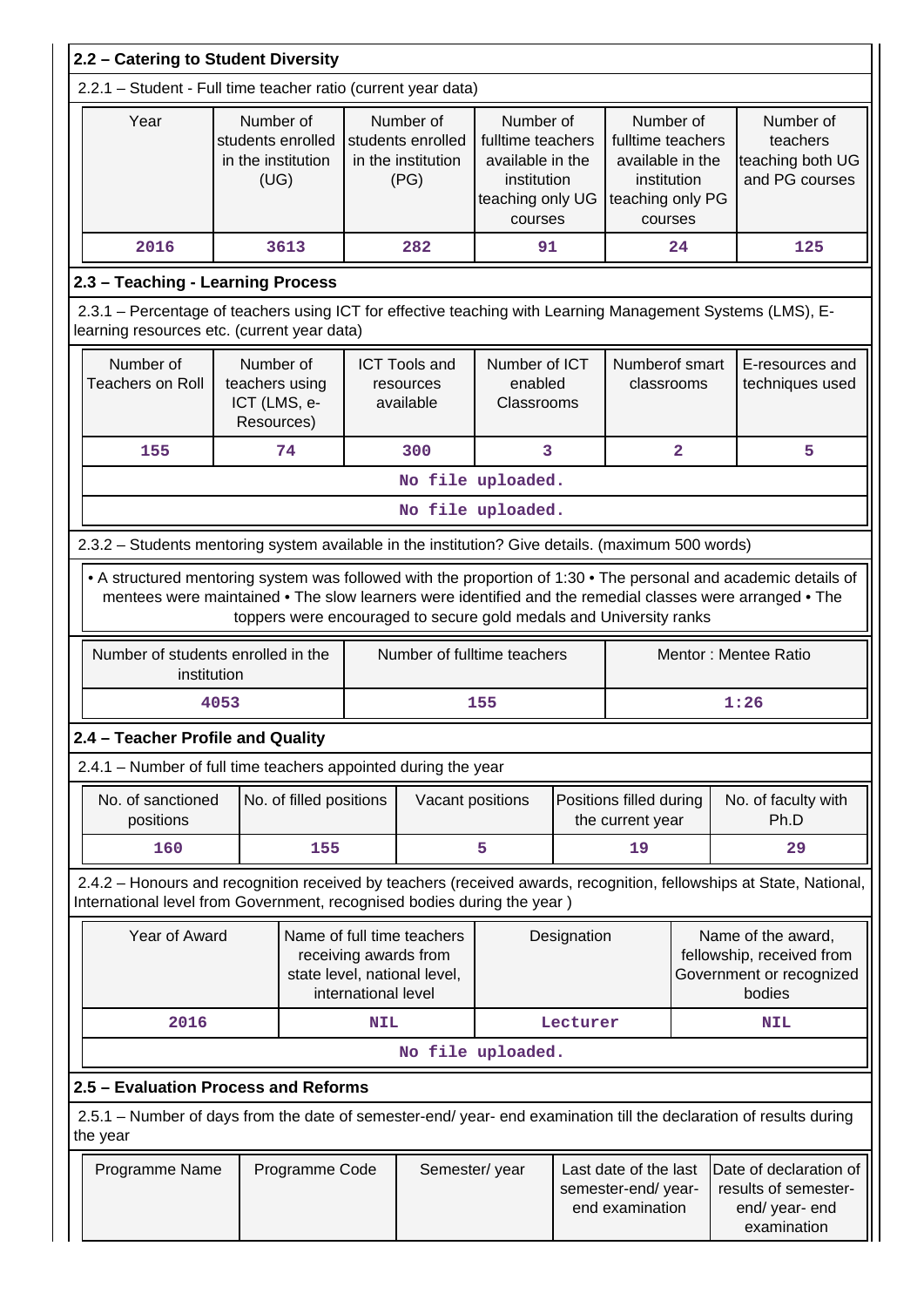| <b>BCA</b>                                                                                                                                                                                                                                                                                                                                                                                                                                                                                                                                                                                                                                                                                                                                                                                                                                                                                 | Computer<br>Applications |                             | Apr / May<br>2017                                                     |  | 15/05/2017                                                   | 15/06/2017      |  |  |  |
|--------------------------------------------------------------------------------------------------------------------------------------------------------------------------------------------------------------------------------------------------------------------------------------------------------------------------------------------------------------------------------------------------------------------------------------------------------------------------------------------------------------------------------------------------------------------------------------------------------------------------------------------------------------------------------------------------------------------------------------------------------------------------------------------------------------------------------------------------------------------------------------------|--------------------------|-----------------------------|-----------------------------------------------------------------------|--|--------------------------------------------------------------|-----------------|--|--|--|
| <b>BA</b>                                                                                                                                                                                                                                                                                                                                                                                                                                                                                                                                                                                                                                                                                                                                                                                                                                                                                  | English                  |                             | Apr / May<br>2017                                                     |  | 15/05/2017                                                   | 15/06/2017      |  |  |  |
|                                                                                                                                                                                                                                                                                                                                                                                                                                                                                                                                                                                                                                                                                                                                                                                                                                                                                            |                          |                             | View File                                                             |  |                                                              |                 |  |  |  |
| 2.5.2 – Reforms initiated on Continuous Internal Evaluation (CIE) system at the institutional level (250 words)                                                                                                                                                                                                                                                                                                                                                                                                                                                                                                                                                                                                                                                                                                                                                                            |                          |                             |                                                                       |  |                                                              |                 |  |  |  |
| . Weekly tests were regularly conducted to assess the performance of the<br>students and the progress reports were sent to their parents . Assignments were<br>given to the students individually for evaluating their innovative knowledgeand<br>writing skills . Seminars for PG students were given to strengthen their<br>ability and enhance their cognitive skills . Internal marks were awarded based<br>on the overall performance in unit tests, assignments, seminars, attendance and<br>model examinations                                                                                                                                                                                                                                                                                                                                                                      |                          |                             |                                                                       |  |                                                              |                 |  |  |  |
| 2.5.3 - Academic calendar prepared and adhered for conduct of Examination and other related matters (250<br>words)                                                                                                                                                                                                                                                                                                                                                                                                                                                                                                                                                                                                                                                                                                                                                                         |                          |                             |                                                                       |  |                                                              |                 |  |  |  |
| . The college follows the schedule given by the University and adhering the<br>same to conduct examinations and other related activities . A separate academic<br>calendar is prepared and followed. The academic calendar is distributed to all<br>the stakeholders by the beginning of every academic year . The calendar<br>consists of essential information such as the commencement of the Unit test,<br>Model exams, Semester Examinations (both Theory and Practical), Cultural Events<br>and public holidays. . In addition to it, the College calendar provides data<br>for teachers and students such as History of the College, list of courses<br>offered under the Choice Based Credit System, Attendance Rules, Examination<br>Norms, and important contact information. . The codes of conduct followed by<br>the students were clearly mentioned in the College calendar. |                          |                             |                                                                       |  |                                                              |                 |  |  |  |
| 2.6 - Student Performance and Learning Outcomes                                                                                                                                                                                                                                                                                                                                                                                                                                                                                                                                                                                                                                                                                                                                                                                                                                            |                          |                             |                                                                       |  |                                                              |                 |  |  |  |
| 2.6.1 – Program outcomes, program specific outcomes and course outcomes for all programs offered by the<br>institution are stated and displayed in website of the institution (to provide the weblink)                                                                                                                                                                                                                                                                                                                                                                                                                                                                                                                                                                                                                                                                                     |                          |                             |                                                                       |  |                                                              |                 |  |  |  |
| https://www.mqrcollege.ac.in/IOAC/2016-2017/chart2016.pdf                                                                                                                                                                                                                                                                                                                                                                                                                                                                                                                                                                                                                                                                                                                                                                                                                                  |                          |                             |                                                                       |  |                                                              |                 |  |  |  |
| 2.6.2 - Pass percentage of students                                                                                                                                                                                                                                                                                                                                                                                                                                                                                                                                                                                                                                                                                                                                                                                                                                                        |                          |                             |                                                                       |  |                                                              |                 |  |  |  |
| Programme<br>Code                                                                                                                                                                                                                                                                                                                                                                                                                                                                                                                                                                                                                                                                                                                                                                                                                                                                          | Programme<br>Name        | Programme<br>Specialization | Number of<br>students<br>appeared in the<br>final year<br>examination |  | Number of<br>students passed<br>in final year<br>examination | Pass Percentage |  |  |  |
| Nill                                                                                                                                                                                                                                                                                                                                                                                                                                                                                                                                                                                                                                                                                                                                                                                                                                                                                       | <b>BA</b>                | English                     | 42                                                                    |  | 30                                                           | 71              |  |  |  |
| <b>Nill</b>                                                                                                                                                                                                                                                                                                                                                                                                                                                                                                                                                                                                                                                                                                                                                                                                                                                                                | <b>BCA</b>               | Computer<br>Applications    | 151                                                                   |  | 123                                                          | 81              |  |  |  |

[View File](https://assessmentonline.naac.gov.in/public/Postacc/Pass_percentage/5048_Pass_percentage_1584506803.xlsx)

## **2.7 – Student Satisfaction Survey**

 2.7.1 – Student Satisfaction Survey (SSS) on overall institutional performance (Institution may design the questionnaire) (results and details be provided as weblink)

<https://www.mgrcollege.ac.in/IQAC/2016-2017/SSS2016-2017.pdf>

# **CRITERION III – RESEARCH, INNOVATIONS AND EXTENSION**

# **3.1 – Resource Mobilization for Research**

3.1.1 – Research funds sanctioned and received from various agencies, industry and other organisations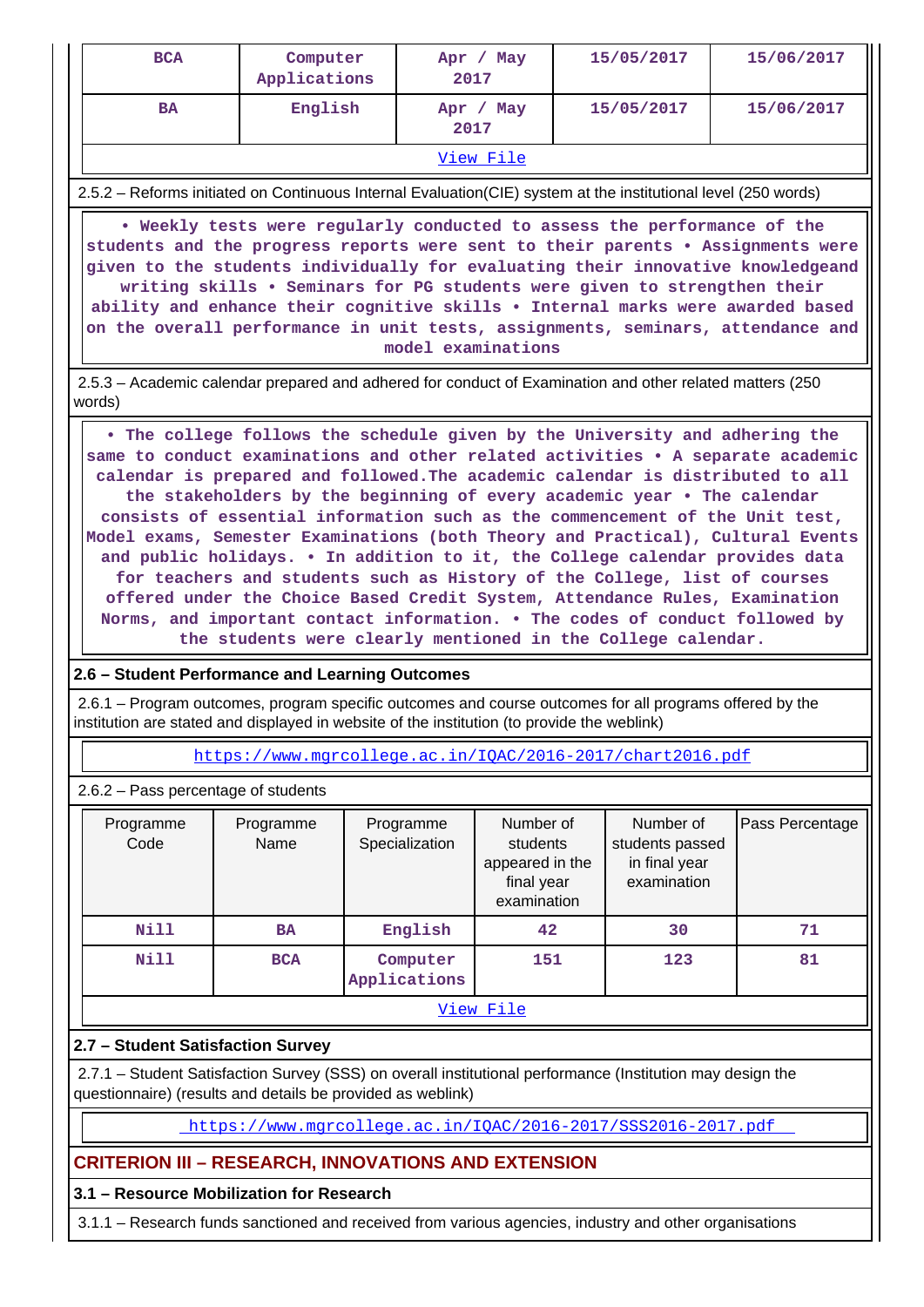| Nature of the Project                                                                                                                                       | Duration               |                            | Name of the funding<br>agency |                           | Total grant<br>sanctioned |                         |      | Amount received<br>during the year |
|-------------------------------------------------------------------------------------------------------------------------------------------------------------|------------------------|----------------------------|-------------------------------|---------------------------|---------------------------|-------------------------|------|------------------------------------|
| Minor<br>Projects                                                                                                                                           | 1095                   |                            |                               | <b>DST</b>                |                           | 2340000                 |      | 300000                             |
|                                                                                                                                                             |                        |                            |                               | No file uploaded.         |                           |                         |      |                                    |
| 3.2 - Innovation Ecosystem                                                                                                                                  |                        |                            |                               |                           |                           |                         |      |                                    |
| 3.2.1 - Workshops/Seminars Conducted on Intellectual Property Rights (IPR) and Industry-Academia Innovative<br>practices during the year                    |                        |                            |                               |                           |                           |                         |      |                                    |
| Title of workshop/seminar                                                                                                                                   |                        |                            | Name of the Dept.             |                           |                           |                         |      | Date                               |
| ICMR sponsored 5th<br>National Conference on<br>Emerging Trends and New<br>Challenges in<br>Biotechnology- Advances<br>in free radicals and<br>antioxidants |                        |                            | Biotechnology                 | PG and Research Centre in |                           |                         |      | 02/02/2017                         |
| <b>TNSCST Sponsored Young</b><br><b>Students Scientist</b><br>Program                                                                                       |                        |                            | Microbiology                  | PG and Research Centre in |                           | 02/05/2017              |      |                                    |
| 3.2.2 - Awards for Innovation won by Institution/Teachers/Research scholars/Students during the year                                                        |                        |                            |                               |                           |                           |                         |      |                                    |
| Title of the innovation<br>Name of Awardee                                                                                                                  |                        |                            | Awarding Agency               |                           |                           | Date of award           |      | Category                           |
| <b>NIL</b>                                                                                                                                                  | <b>NIL</b>             |                            |                               | <b>NIL</b>                |                           | Nill                    |      | <b>NIL</b>                         |
|                                                                                                                                                             |                        |                            |                               | No file uploaded.         |                           |                         |      |                                    |
| 3.2.3 - No. of Incubation centre created, start-ups incubated on campus during the year                                                                     |                        |                            |                               |                           |                           |                         |      |                                    |
| Incubation<br>Name<br>Center                                                                                                                                |                        |                            | Sponsered By                  | Name of the<br>Start-up   |                           | Nature of Start-<br>up  |      | Date of<br>Commencement            |
| <b>NIL</b>                                                                                                                                                  | <b>NIL</b>             |                            | <b>NIL</b>                    | <b>NIL</b>                |                           | NIL                     |      | <b>Nill</b>                        |
|                                                                                                                                                             |                        | No file uploaded.          |                               |                           |                           |                         |      |                                    |
| 3.3 - Research Publications and Awards                                                                                                                      |                        |                            |                               |                           |                           |                         |      |                                    |
| 3.3.1 - Incentive to the teachers who receive recognition/awards                                                                                            |                        |                            |                               |                           |                           |                         |      |                                    |
| <b>State</b>                                                                                                                                                |                        |                            | National                      |                           |                           | International           |      |                                    |
| 0                                                                                                                                                           |                        |                            | 0                             |                           |                           |                         |      | 0                                  |
| 3.3.2 - Ph. Ds awarded during the year (applicable for PG College, Research Center)                                                                         |                        |                            |                               |                           |                           |                         |      |                                    |
|                                                                                                                                                             | Name of the Department |                            |                               |                           |                           | Number of PhD's Awarded |      |                                    |
|                                                                                                                                                             | Commerce               |                            |                               |                           |                           |                         | 1    |                                    |
| 3.3.3 - Research Publications in the Journals notified on UGC website during the year                                                                       |                        |                            |                               |                           |                           |                         |      |                                    |
| <b>Type</b>                                                                                                                                                 |                        |                            | Department                    | Number of Publication     |                           |                         |      | Average Impact Factor (if<br>any)  |
| International                                                                                                                                               |                        | Centre in<br>Biotechnology | <b>PG and Research</b>        | 5                         |                           |                         | 1.4  |                                    |
| International                                                                                                                                               |                        |                            | Computer Science              |                           | 3                         |                         |      | 0.28                               |
| National                                                                                                                                                    |                        | Centre in                  | PG and Research               |                           | 6                         |                         | 3.32 |                                    |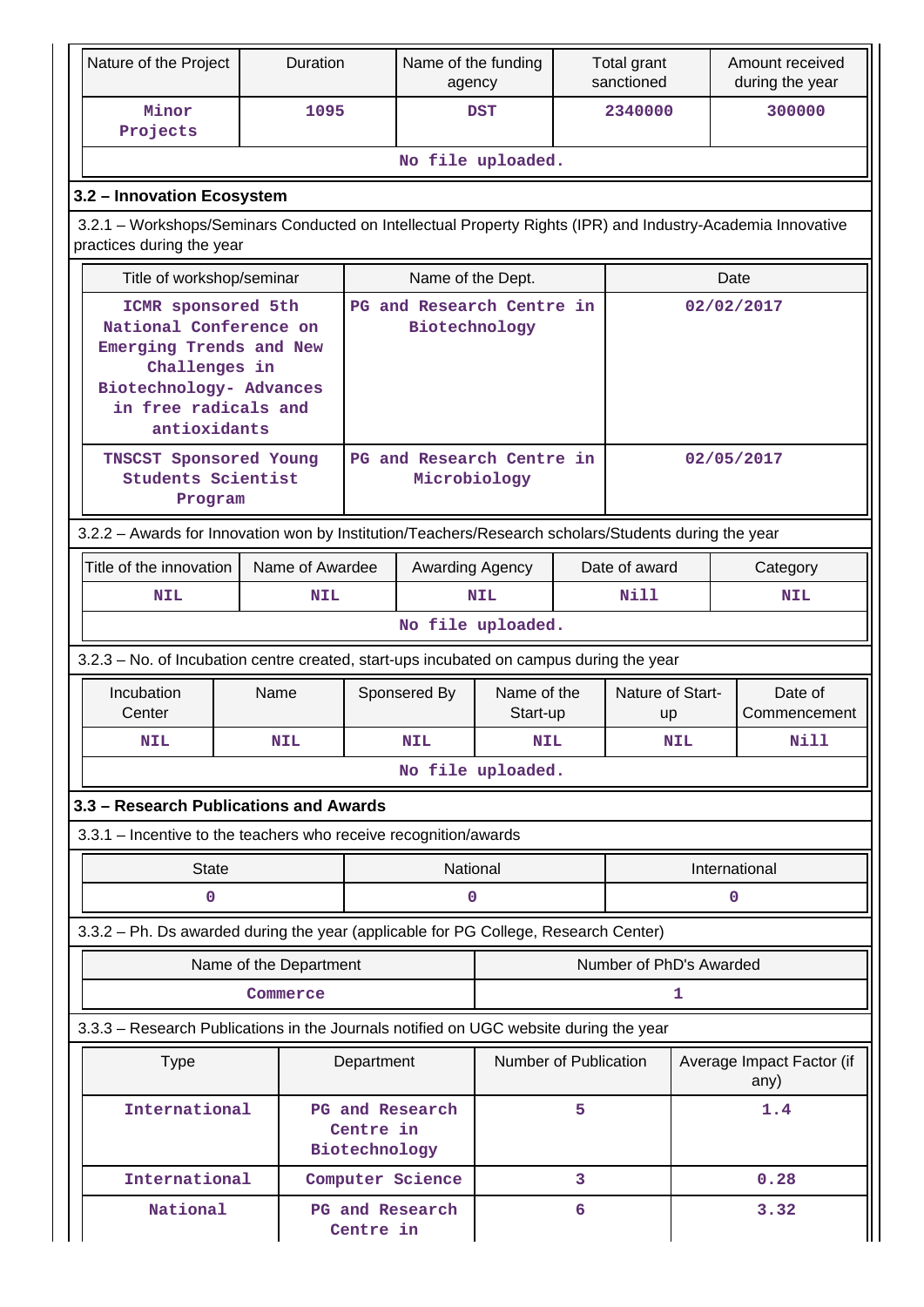|              |                                                                                                                                                                       |                                                                                 | Biotechnology                                                                                                   |                        |                   |                       |                                                                    |                                                                                 |  |  |  |
|--------------|-----------------------------------------------------------------------------------------------------------------------------------------------------------------------|---------------------------------------------------------------------------------|-----------------------------------------------------------------------------------------------------------------|------------------------|-------------------|-----------------------|--------------------------------------------------------------------|---------------------------------------------------------------------------------|--|--|--|
|              |                                                                                                                                                                       |                                                                                 |                                                                                                                 |                        | View File         |                       |                                                                    |                                                                                 |  |  |  |
|              | Proceedings per Teacher during the year                                                                                                                               |                                                                                 | 3.3.4 – Books and Chapters in edited Volumes / Books published, and papers in National/International Conference |                        |                   |                       |                                                                    |                                                                                 |  |  |  |
|              |                                                                                                                                                                       | Department                                                                      |                                                                                                                 |                        |                   |                       | Number of Publication                                              |                                                                                 |  |  |  |
|              |                                                                                                                                                                       | Biotechnology                                                                   |                                                                                                                 |                        | 15                |                       |                                                                    |                                                                                 |  |  |  |
|              |                                                                                                                                                                       | Tamil                                                                           |                                                                                                                 |                        | 1                 |                       |                                                                    |                                                                                 |  |  |  |
| Microbiology |                                                                                                                                                                       |                                                                                 |                                                                                                                 |                        |                   |                       | 1                                                                  |                                                                                 |  |  |  |
|              |                                                                                                                                                                       |                                                                                 |                                                                                                                 |                        | No file uploaded. |                       |                                                                    |                                                                                 |  |  |  |
|              | 3.3.5 – Bibliometrics of the publications during the last Academic year based on average citation index in Scopus/<br>Web of Science or PubMed/ Indian Citation Index |                                                                                 |                                                                                                                 |                        |                   |                       |                                                                    |                                                                                 |  |  |  |
|              | Title of the<br>Paper                                                                                                                                                 | Name of<br>Author                                                               | Title of journal                                                                                                | Year of<br>publication |                   | <b>Citation Index</b> | Institutional<br>affiliation as<br>mentioned in<br>the publication | Number of<br>citations<br>excluding self<br>citation                            |  |  |  |
|              | 9-Fluoro<br>$-2, 4, 4a,$<br>6-tetrahyd<br>rospiro<br>[benzo [c]<br>chromene-3<br>$2? - [1,$<br>31<br>dioxolane]                                                       | T.<br>Ayswariya,<br>P Rajalaks<br>hmi, RV Kr<br>ishnakumar<br>, N<br>Srinivasan | IUCrData                                                                                                        |                        | 2017              | 0                     | Department<br>of Biochem<br>istry<br>M.G.R.<br>College,<br>Hosur   | <b>Nill</b>                                                                     |  |  |  |
|              |                                                                                                                                                                       |                                                                                 |                                                                                                                 |                        | View File         |                       |                                                                    |                                                                                 |  |  |  |
|              |                                                                                                                                                                       |                                                                                 | 3.3.6 - h-Index of the Institutional Publications during the year. (based on Scopus/ Web of science)            |                        |                   |                       |                                                                    |                                                                                 |  |  |  |
|              | Title of the<br>Paper                                                                                                                                                 | Name of<br>Author                                                               | Title of journal                                                                                                | Year of<br>publication |                   | h-index               | Number of<br>citations<br>excluding self<br>citation               | Institutional<br>affiliation as<br>mentioned in<br>the publication              |  |  |  |
|              | A study<br><b>on</b><br>Customer<br>attitude<br>towards e-<br>banking<br>services<br>of Private<br>sector<br>banks in K<br>rishnagiri                                 | Dr. B.Ma<br>thivanan                                                            | Internat<br>ional<br>Journal of<br>Mutlidisci<br>plinary<br>Research<br>Academy                                 |                        | 2016              | <b>Nill</b>           | Nill                                                               | PG and<br>Research<br>Centre in<br>commerce,<br><b>MGR</b><br>College,<br>Hosur |  |  |  |
|              | Implemen<br>tation of<br>the Associ<br>ation Rule<br>Mining<br>Algorithm<br>for the Re<br>commender<br>System of<br><b>E-Business</b>                                 | Dr.D.<br>Santhi<br>Jeslet                                                       | Internat<br>ional<br>Journal of<br>Computatio<br>nal Intell<br>igence and<br>Informatic<br>s                    |                        | 2016              | Nill                  | Nill                                                               | Dept. Of<br>Computer<br>Science,<br><b>MGR</b><br>College,<br>Hosur             |  |  |  |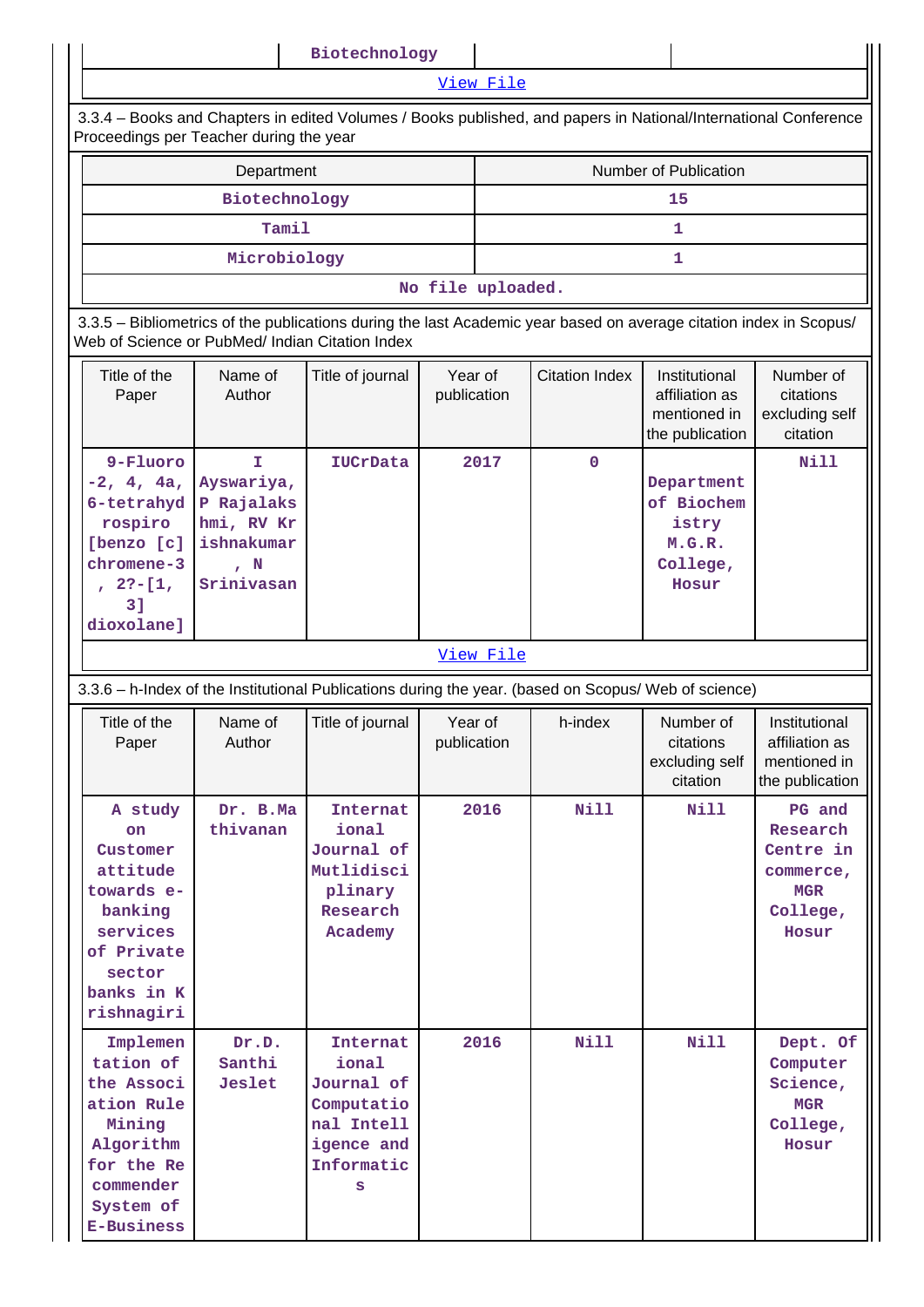| The role<br>of Rural<br>banks in<br>the develo<br>pment of<br>rural soci<br>o-economy<br>3.3.7 - Faculty participation in Seminars/Conferences and Symposia during the year:                                       | Dr.A.Mut<br>humoni                                 | Make in<br>India-Init<br>iatives, id<br>eas and<br>challenges |                        | 2016<br>View File                                        | Nill                                                    | Nill                           |                                                          | PG and<br>Research<br>Centre in<br>commerce,<br><b>MGR</b><br>College,<br>Hosur |  |  |
|--------------------------------------------------------------------------------------------------------------------------------------------------------------------------------------------------------------------|----------------------------------------------------|---------------------------------------------------------------|------------------------|----------------------------------------------------------|---------------------------------------------------------|--------------------------------|----------------------------------------------------------|---------------------------------------------------------------------------------|--|--|
| Number of Faculty                                                                                                                                                                                                  |                                                    | International                                                 | National               |                                                          | <b>State</b>                                            |                                |                                                          | Local                                                                           |  |  |
| Attended/Semi<br>nars/Workshops                                                                                                                                                                                    |                                                    | 17                                                            |                        | 21                                                       | <b>Nill</b>                                             |                                |                                                          | <b>Nill</b>                                                                     |  |  |
| Presented<br>papers                                                                                                                                                                                                |                                                    | 5                                                             |                        | 5                                                        | Nill                                                    |                                |                                                          | <b>Nill</b>                                                                     |  |  |
|                                                                                                                                                                                                                    |                                                    |                                                               |                        | View File                                                |                                                         |                                |                                                          |                                                                                 |  |  |
| 3.4 - Extension Activities                                                                                                                                                                                         |                                                    |                                                               |                        |                                                          |                                                         |                                |                                                          |                                                                                 |  |  |
| 3.4.1 - Number of extension and outreach programmes conducted in collaboration with industry, community and<br>Non- Government Organisations through NSS/NCC/Red cross/Youth Red Cross (YRC) etc., during the year |                                                    |                                                               |                        |                                                          |                                                         |                                |                                                          |                                                                                 |  |  |
| Title of the activities                                                                                                                                                                                            |                                                    | Organising unit/agency/<br>collaborating agency               |                        | Number of teachers<br>participated in such<br>activities |                                                         |                                | Number of students<br>participated in such<br>activities |                                                                                 |  |  |
| <b>Breast Feeding</b><br>Awareness Rally                                                                                                                                                                           |                                                    | Vijay Hospital -<br>Hosur                                     |                        |                                                          | $\overline{2}$                                          |                                | 150                                                      |                                                                                 |  |  |
| Lake Cleaning<br>work                                                                                                                                                                                              |                                                    | Arathana trust -<br>MGR College                               |                        |                                                          | $\overline{2}$                                          |                                | 100                                                      |                                                                                 |  |  |
|                                                                                                                                                                                                                    |                                                    |                                                               |                        | View File                                                |                                                         |                                |                                                          |                                                                                 |  |  |
| 3.4.2 - Awards and recognition received for extension activities from Government and other recognized bodies<br>during the year                                                                                    |                                                    |                                                               |                        |                                                          |                                                         |                                |                                                          |                                                                                 |  |  |
| Name of the activity                                                                                                                                                                                               |                                                    | Award/Recognition                                             |                        | <b>Awarding Bodies</b>                                   |                                                         |                                | Number of students<br><b>Benefited</b>                   |                                                                                 |  |  |
| <b>NIL</b>                                                                                                                                                                                                         |                                                    | <b>NIL</b>                                                    |                        |                                                          | <b>NIL</b>                                              |                                | Nill                                                     |                                                                                 |  |  |
|                                                                                                                                                                                                                    |                                                    |                                                               | No file uploaded.      |                                                          |                                                         |                                |                                                          |                                                                                 |  |  |
| 3.4.3 - Students participating in extension activities with Government Organisations, Non-Government<br>Organisations and programmes such as Swachh Bharat, Aids Awareness, Gender Issue, etc. during the year     |                                                    |                                                               |                        |                                                          |                                                         |                                |                                                          |                                                                                 |  |  |
| Name of the scheme                                                                                                                                                                                                 | Organising unit/Agen<br>cy/collaborating<br>agency |                                                               | Name of the activity   |                                                          | Number of teachers<br>participated in such<br>activites |                                |                                                          | Number of students<br>participated in such<br>activites                         |  |  |
| NSS Regular<br>Activities                                                                                                                                                                                          |                                                    | MGR College -<br>Hosur                                        |                        | <b>Blood Camp</b><br>$\mathbf{2}$                        |                                                         |                                |                                                          | 100                                                                             |  |  |
| NSS Regular<br>Activities                                                                                                                                                                                          |                                                    | MGR College -<br>Hosur                                        | feeding womens<br>camp | <b>Breast</b>                                            |                                                         | $\overline{\mathbf{2}}$<br>150 |                                                          |                                                                                 |  |  |
|                                                                                                                                                                                                                    |                                                    |                                                               | No file uploaded.      |                                                          |                                                         |                                |                                                          |                                                                                 |  |  |
| 3.5 - Collaborations                                                                                                                                                                                               |                                                    |                                                               |                        |                                                          |                                                         |                                |                                                          |                                                                                 |  |  |
| 3.5.1 - Number of Collaborative activities for research, faculty exchange, student exchange during the year                                                                                                        |                                                    |                                                               |                        |                                                          |                                                         |                                |                                                          |                                                                                 |  |  |
| Nature of activity                                                                                                                                                                                                 |                                                    | Participant                                                   |                        |                                                          | Source of financial support                             |                                |                                                          | Duration                                                                        |  |  |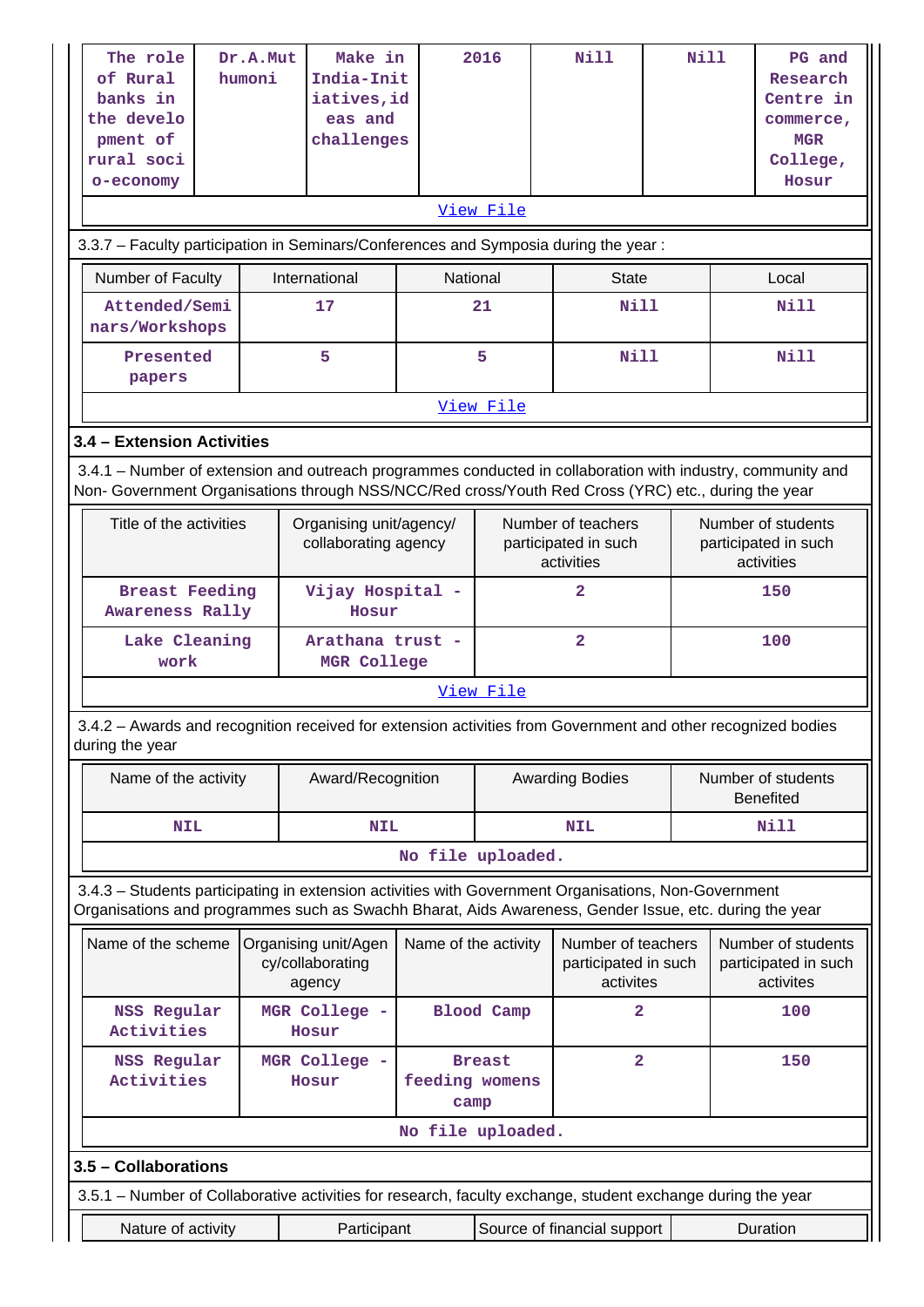| <b>NIL</b>                                                                                                                                               |                                                                     |                      | <b>NIL</b>                                                                                        | <b>NIL</b>                                     |                    |                                                           | 0           |  |
|----------------------------------------------------------------------------------------------------------------------------------------------------------|---------------------------------------------------------------------|----------------------|---------------------------------------------------------------------------------------------------|------------------------------------------------|--------------------|-----------------------------------------------------------|-------------|--|
|                                                                                                                                                          |                                                                     |                      |                                                                                                   | No file uploaded.                              |                    |                                                           |             |  |
| 3.5.2 - Linkages with institutions/industries for internship, on-the- job training, project work, sharing of research<br>facilities etc. during the year |                                                                     |                      |                                                                                                   |                                                |                    |                                                           |             |  |
| Nature of linkage                                                                                                                                        | Title of the<br>linkage                                             |                      | Name of the<br>partnering<br>institution/<br>industry<br>/research lab<br>with contact<br>details | <b>Duration From</b>                           | <b>Duration To</b> |                                                           | Participant |  |
| Institution                                                                                                                                              |                                                                     | Project              | Sri<br>Ramakrishna<br>Engineering<br>College,<br>Coimbatore                                       | 12/12/2016                                     |                    | 02/02/2017                                                | 4           |  |
|                                                                                                                                                          |                                                                     |                      |                                                                                                   | View File                                      |                    |                                                           |             |  |
| 3.5.3 - MoUs signed with institutions of national, international importance, other universities, industries, corporate<br>houses etc. during the year    |                                                                     |                      |                                                                                                   |                                                |                    |                                                           |             |  |
| Organisation                                                                                                                                             |                                                                     |                      | Date of MoU signed                                                                                | Purpose/Activities                             |                    | Number of<br>students/teachers<br>participated under MoUs |             |  |
| <b>NIL</b>                                                                                                                                               |                                                                     |                      | Nill                                                                                              | <b>NIL</b>                                     |                    |                                                           | Nill        |  |
|                                                                                                                                                          |                                                                     |                      |                                                                                                   | No file uploaded.                              |                    |                                                           |             |  |
| <b>CRITERION IV - INFRASTRUCTURE AND LEARNING RESOURCES</b>                                                                                              |                                                                     |                      |                                                                                                   |                                                |                    |                                                           |             |  |
| 4.1 - Physical Facilities                                                                                                                                |                                                                     |                      |                                                                                                   |                                                |                    |                                                           |             |  |
| 4.1.1 – Budget allocation, excluding salary for infrastructure augmentation during the year                                                              |                                                                     |                      |                                                                                                   |                                                |                    |                                                           |             |  |
| Budget allocated for infrastructure augmentation                                                                                                         |                                                                     |                      |                                                                                                   | Budget utilized for infrastructure development |                    |                                                           |             |  |
|                                                                                                                                                          |                                                                     | 11000000             |                                                                                                   |                                                |                    | 11786095                                                  |             |  |
| 4.1.2 - Details of augmentation in infrastructure facilities during the year                                                                             |                                                                     |                      |                                                                                                   |                                                |                    |                                                           |             |  |
|                                                                                                                                                          | <b>Facilities</b>                                                   |                      |                                                                                                   | <b>Existing or Newly Added</b>                 |                    |                                                           |             |  |
|                                                                                                                                                          |                                                                     | Campus Area          |                                                                                                   | Existing                                       |                    |                                                           |             |  |
|                                                                                                                                                          |                                                                     | Class rooms          |                                                                                                   | Existing                                       |                    |                                                           |             |  |
|                                                                                                                                                          |                                                                     | Laboratories         |                                                                                                   |                                                |                    | Existing                                                  |             |  |
|                                                                                                                                                          |                                                                     | Seminar Halls        |                                                                                                   |                                                |                    | Newly Added                                               |             |  |
|                                                                                                                                                          | Classrooms with LCD facilities                                      | Existing             |                                                                                                   |                                                |                    |                                                           |             |  |
| purchased (Greater than 1-0 lakh)<br>during the current year                                                                                             | Seminar halls with ICT facilities<br>Number of important equipments | Existing<br>Existing |                                                                                                   |                                                |                    |                                                           |             |  |
| during the year (rs. in lakhs)                                                                                                                           |                                                                     |                      | Value of the equipment purchased                                                                  | Existing                                       |                    |                                                           |             |  |
|                                                                                                                                                          |                                                                     |                      |                                                                                                   | View File                                      |                    |                                                           |             |  |
| 4.2 - Library as a Learning Resource                                                                                                                     |                                                                     |                      |                                                                                                   |                                                |                    |                                                           |             |  |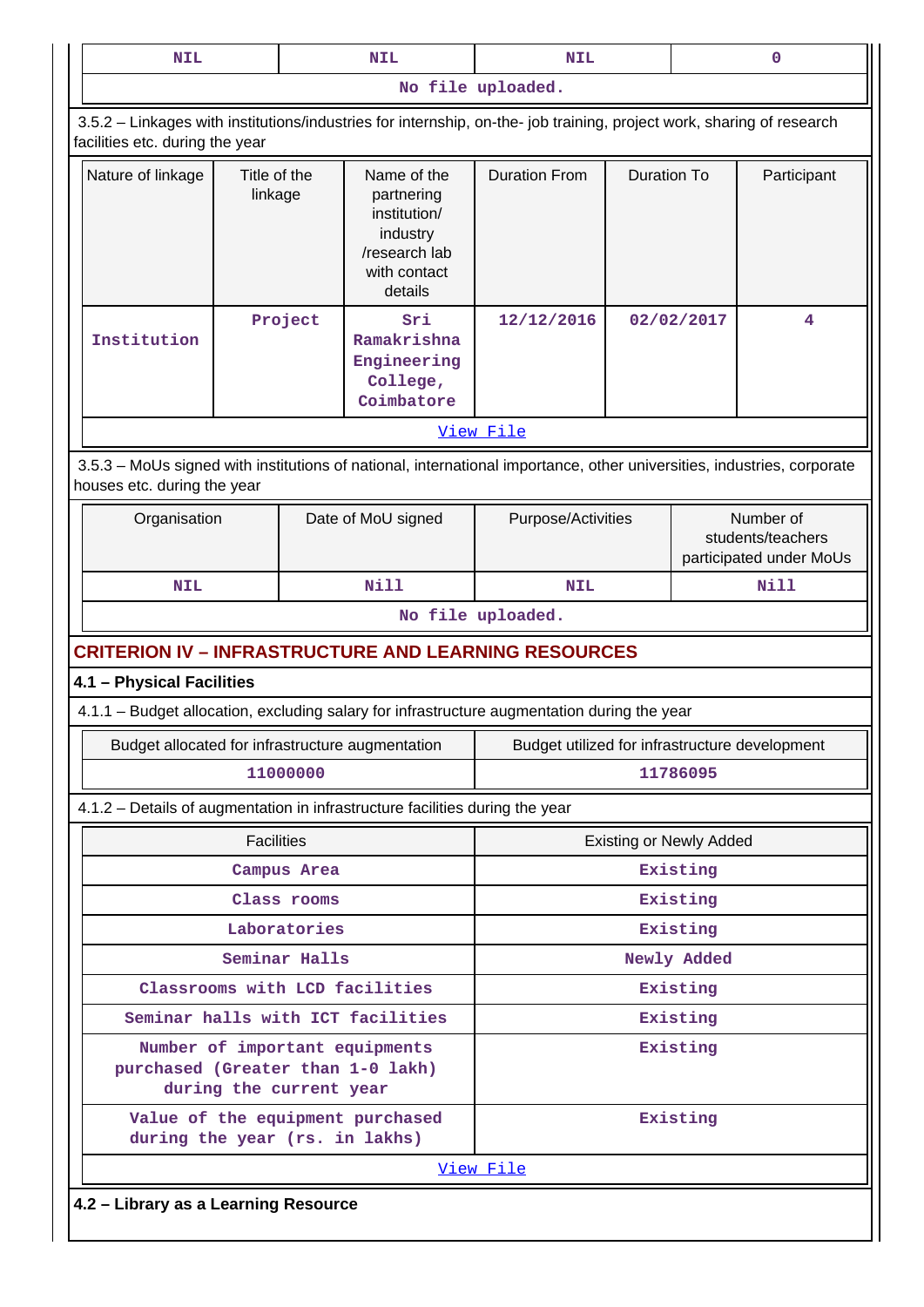|                                                                              |                              |                 |                                                                                                                                                                                                                                      | 4.2.1 - Library is automated {Integrated Library Management System (ILMS)} |                                           |                                                     |                    |                        |                                                   |               |  |
|------------------------------------------------------------------------------|------------------------------|-----------------|--------------------------------------------------------------------------------------------------------------------------------------------------------------------------------------------------------------------------------------|----------------------------------------------------------------------------|-------------------------------------------|-----------------------------------------------------|--------------------|------------------------|---------------------------------------------------|---------------|--|
|                                                                              | Name of the ILMS<br>software |                 | Nature of automation (fully<br>or patially)                                                                                                                                                                                          |                                                                            | Version                                   |                                                     |                    | Year of automation     |                                                   |               |  |
|                                                                              | AutoLib                      |                 | Fully                                                                                                                                                                                                                                |                                                                            |                                           | 5.1                                                 |                    |                        | 2017                                              |               |  |
| 4.2.2 - Library Services                                                     |                              |                 |                                                                                                                                                                                                                                      |                                                                            |                                           |                                                     |                    |                        |                                                   |               |  |
| Library<br>Service Type                                                      |                              | Existing        |                                                                                                                                                                                                                                      |                                                                            | Newly Added                               |                                                     |                    |                        | Total                                             |               |  |
| <b>Nill</b><br>Nill<br>Nill<br>33098<br>300<br>33398<br>Text<br><b>Books</b> |                              |                 |                                                                                                                                                                                                                                      |                                                                            |                                           |                                                     |                    |                        |                                                   |               |  |
| e-Books                                                                      |                              | 3135000         | <b>Nill</b>                                                                                                                                                                                                                          |                                                                            | Nill                                      | <b>Nill</b>                                         |                    | <b>Nill</b><br>3135000 |                                                   |               |  |
| Journals                                                                     |                              | 58              | Nill                                                                                                                                                                                                                                 |                                                                            | Nill                                      | Nill                                                |                    | Nill<br>58             |                                                   |               |  |
| $e-$<br>Journals                                                             |                              | 6000            | <b>Nill</b>                                                                                                                                                                                                                          |                                                                            | Nill                                      | <b>Nill</b>                                         |                    | <b>Nill</b><br>6000    |                                                   |               |  |
|                                                                              |                              |                 |                                                                                                                                                                                                                                      |                                                                            | View File                                 |                                                     |                    |                        |                                                   |               |  |
| (Learning Management System (LMS) etc                                        | Name of the Teacher          |                 | 4.2.3 - E-content developed by teachers such as: e-PG- Pathshala, CEC (under e-PG- Pathshala CEC (Under<br>Graduate) SWAYAM other MOOCs platform NPTEL/NMEICT/any other Government initiatives & institutional<br>Name of the Module |                                                                            |                                           | Platform on which module                            |                    |                        | Date of launching e-<br>content                   |               |  |
| <b>NIL</b>                                                                   |                              |                 | <b>NIL</b>                                                                                                                                                                                                                           |                                                                            | is developed<br><b>Nill</b><br><b>NIL</b> |                                                     |                    |                        |                                                   |               |  |
| No file uploaded.                                                            |                              |                 |                                                                                                                                                                                                                                      |                                                                            |                                           |                                                     |                    |                        |                                                   |               |  |
|                                                                              |                              |                 |                                                                                                                                                                                                                                      |                                                                            |                                           |                                                     |                    |                        |                                                   |               |  |
| 4.3 - IT Infrastructure<br>4.3.1 - Technology Upgradation (overall)          |                              |                 |                                                                                                                                                                                                                                      |                                                                            |                                           |                                                     |                    |                        |                                                   |               |  |
| <b>Type</b>                                                                  | <b>Total Co</b><br>mputers   | Computer<br>Lab | Internet                                                                                                                                                                                                                             | <b>Browsing</b><br>centers                                                 | Computer<br>Centers                       | Office                                              | Departme<br>nts    |                        | Available<br><b>Bandwidt</b><br>h (MBPS/<br>GBPS) |               |  |
| Existin<br>g                                                                 | 217                          | 200             | 20                                                                                                                                                                                                                                   | $\mathbf 0$                                                                | 3                                         | $\overline{a}$                                      | 15                 |                        | 300                                               | $\mathbf{0}$  |  |
| Added                                                                        | 0                            | $\mathbf 0$     | $\mathbf{O}$                                                                                                                                                                                                                         | $\mathbf{0}$                                                               | $\mathbf 0$                               | $\mathbf 0$                                         | $\mathbf 0$        |                        | $\mathbf{0}$                                      | $\mathbf{0}$  |  |
| Total                                                                        | 217                          | 200             | 20                                                                                                                                                                                                                                   | $\mathbf 0$                                                                | 3                                         | $\overline{\mathbf{2}}$                             | 15                 |                        | 300                                               | $\mathbf 0$   |  |
|                                                                              |                              |                 | 4.3.2 - Bandwidth available of internet connection in the Institution (Leased line)                                                                                                                                                  |                                                                            |                                           |                                                     |                    |                        |                                                   |               |  |
|                                                                              |                              |                 |                                                                                                                                                                                                                                      |                                                                            | 300 MBPS/ GBPS                            |                                                     |                    |                        |                                                   |               |  |
| 4.3.3 - Facility for e-content                                               |                              |                 |                                                                                                                                                                                                                                      |                                                                            |                                           |                                                     |                    |                        |                                                   |               |  |
|                                                                              |                              |                 | Name of the e-content development facility                                                                                                                                                                                           |                                                                            |                                           | Provide the link of the videos and media centre and | recording facility |                        |                                                   |               |  |
|                                                                              |                              | <b>NIL</b>      |                                                                                                                                                                                                                                      |                                                                            |                                           |                                                     |                    | Nill                   |                                                   | <b>Others</b> |  |
|                                                                              |                              |                 |                                                                                                                                                                                                                                      |                                                                            |                                           |                                                     |                    |                        |                                                   |               |  |
| component, during the year                                                   |                              |                 | 4.4 - Maintenance of Campus Infrastructure<br>4.4.1 – Expenditure incurred on maintenance of physical facilities and academic support facilities, excluding salary                                                                   |                                                                            |                                           |                                                     |                    |                        |                                                   |               |  |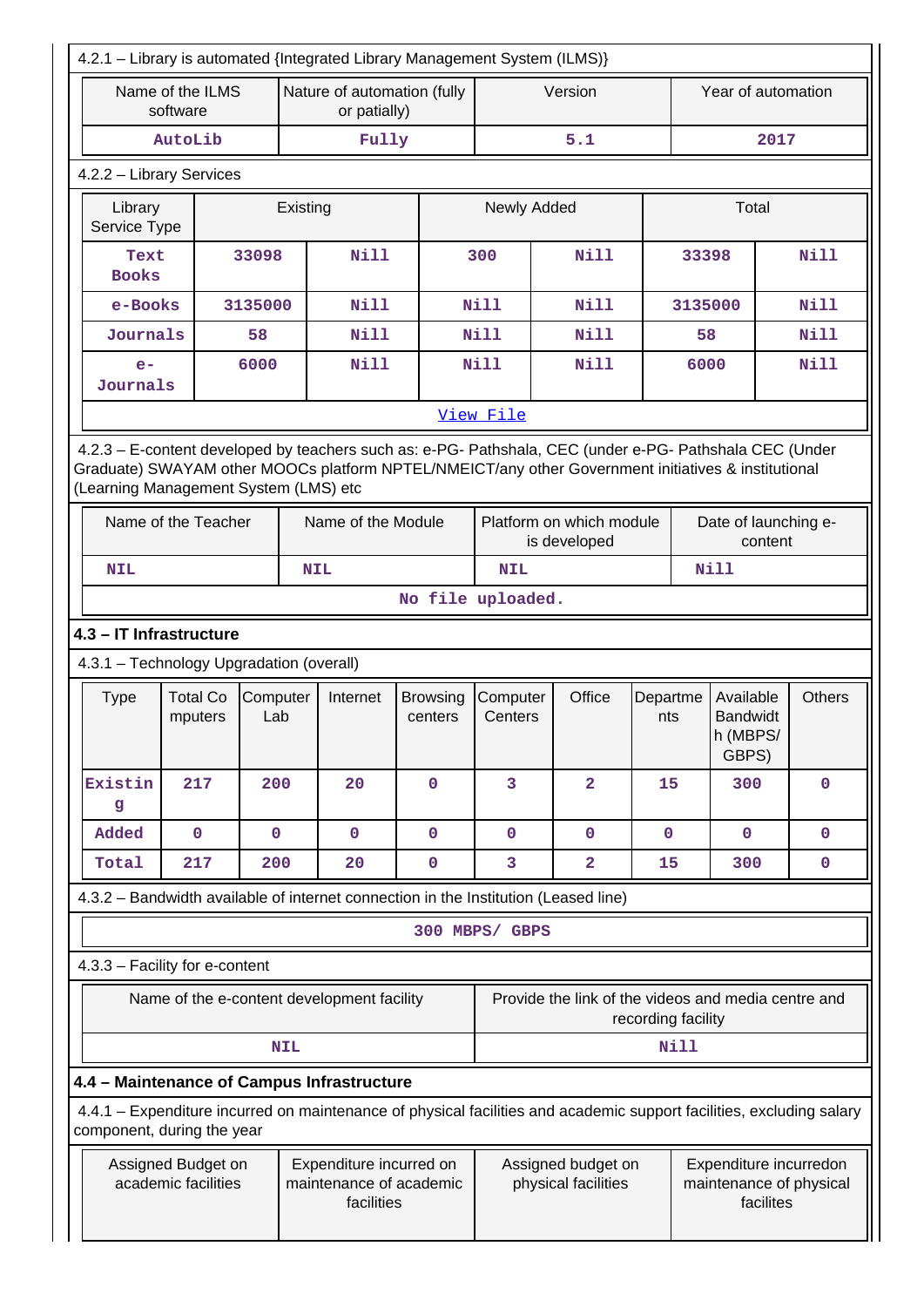| 600000                                                                                                                                                                                                                                                                                                                                                                                                                                                                                                                                                                                                                                                                                                                                                                                                                                                                                                                                                                                                                                                                                    | 475000                                       | 7500000                        | 6789700                    |  |  |  |  |  |  |
|-------------------------------------------------------------------------------------------------------------------------------------------------------------------------------------------------------------------------------------------------------------------------------------------------------------------------------------------------------------------------------------------------------------------------------------------------------------------------------------------------------------------------------------------------------------------------------------------------------------------------------------------------------------------------------------------------------------------------------------------------------------------------------------------------------------------------------------------------------------------------------------------------------------------------------------------------------------------------------------------------------------------------------------------------------------------------------------------|----------------------------------------------|--------------------------------|----------------------------|--|--|--|--|--|--|
| 4.4.2 – Procedures and policies for maintaining and utilizing physical, academic and support facilities - laboratory,<br>library, sports complex, computers, classrooms etc. (maximum 500 words) (information to be available in<br>institutional Website, provide link)                                                                                                                                                                                                                                                                                                                                                                                                                                                                                                                                                                                                                                                                                                                                                                                                                  |                                              |                                |                            |  |  |  |  |  |  |
| . The estate management team looks after the building construction and<br>supervise the new construction and extensions needed from time to time and for<br>the overall upkeep infrastructural facilities of the college. . The college has<br>different in-charges for maintaining eco-friendly garden, physical<br>infrastructure, internet and Wi-Fi facility, food court, parking zone, fine<br>arts, student's health care centre, boys and girls hostels, indoor stadium,<br>sports maintenance, RO water filter maintenance, rest rooms, girls waiting hall<br>and gymnasium etc. . The library is digitalized and all books are stacked using<br>bar codes and computer inventory catalogue for tracking available books and<br>reserving them to avail . Computer laboratory established and used to maintain<br>computers in the college. For the repair of computers and maintenance, the<br>college take assistance of technical experts and obsolete systems are disposed.<br>. Water supply and electrification system of the institution is being regularly<br>maintained. |                                              |                                |                            |  |  |  |  |  |  |
|                                                                                                                                                                                                                                                                                                                                                                                                                                                                                                                                                                                                                                                                                                                                                                                                                                                                                                                                                                                                                                                                                           | http://mgrcollege.ac.in/Library.html         |                                |                            |  |  |  |  |  |  |
| <b>CRITERION V - STUDENT SUPPORT AND PROGRESSION</b>                                                                                                                                                                                                                                                                                                                                                                                                                                                                                                                                                                                                                                                                                                                                                                                                                                                                                                                                                                                                                                      |                                              |                                |                            |  |  |  |  |  |  |
| 5.1 - Student Support                                                                                                                                                                                                                                                                                                                                                                                                                                                                                                                                                                                                                                                                                                                                                                                                                                                                                                                                                                                                                                                                     |                                              |                                |                            |  |  |  |  |  |  |
| 5.1.1 - Scholarships and Financial Support                                                                                                                                                                                                                                                                                                                                                                                                                                                                                                                                                                                                                                                                                                                                                                                                                                                                                                                                                                                                                                                |                                              |                                |                            |  |  |  |  |  |  |
|                                                                                                                                                                                                                                                                                                                                                                                                                                                                                                                                                                                                                                                                                                                                                                                                                                                                                                                                                                                                                                                                                           | Name/Title of the scheme                     | Number of students             | Amount in Rupees           |  |  |  |  |  |  |
| Financial Support<br>from institution                                                                                                                                                                                                                                                                                                                                                                                                                                                                                                                                                                                                                                                                                                                                                                                                                                                                                                                                                                                                                                                     | NIL                                          | 0                              | 0                          |  |  |  |  |  |  |
| Financial Support<br>from Other Sources                                                                                                                                                                                                                                                                                                                                                                                                                                                                                                                                                                                                                                                                                                                                                                                                                                                                                                                                                                                                                                                   |                                              |                                |                            |  |  |  |  |  |  |
| a) National                                                                                                                                                                                                                                                                                                                                                                                                                                                                                                                                                                                                                                                                                                                                                                                                                                                                                                                                                                                                                                                                               | Tamilnadu State<br>Government<br>Scholarship | 219                            | 1512860                    |  |  |  |  |  |  |
| b) International                                                                                                                                                                                                                                                                                                                                                                                                                                                                                                                                                                                                                                                                                                                                                                                                                                                                                                                                                                                                                                                                          | <b>NIL</b>                                   | Nill                           | $\mathbf{0}$               |  |  |  |  |  |  |
|                                                                                                                                                                                                                                                                                                                                                                                                                                                                                                                                                                                                                                                                                                                                                                                                                                                                                                                                                                                                                                                                                           |                                              | View File                      |                            |  |  |  |  |  |  |
| 5.1.2 - Number of capability enhancement and development schemes such as Soft skill development, Remedial<br>coaching, Language lab, Bridge courses, Yoga, Meditation, Personal Counselling and Mentoring etc.,                                                                                                                                                                                                                                                                                                                                                                                                                                                                                                                                                                                                                                                                                                                                                                                                                                                                           |                                              |                                |                            |  |  |  |  |  |  |
| Name of the capability<br>enhancement scheme                                                                                                                                                                                                                                                                                                                                                                                                                                                                                                                                                                                                                                                                                                                                                                                                                                                                                                                                                                                                                                              | Date of implemetation                        | Number of students<br>enrolled | Agencies involved          |  |  |  |  |  |  |
| Orientation<br>Training for 1st<br>Year Students                                                                                                                                                                                                                                                                                                                                                                                                                                                                                                                                                                                                                                                                                                                                                                                                                                                                                                                                                                                                                                          | 10/08/2016                                   | 466                            | Training<br>Placement Cell |  |  |  |  |  |  |
| Orientation<br>Training for 1st                                                                                                                                                                                                                                                                                                                                                                                                                                                                                                                                                                                                                                                                                                                                                                                                                                                                                                                                                                                                                                                           | 09/08/2016                                   | 426                            | Training<br>Placement Cell |  |  |  |  |  |  |

 5.1.3 – Students benefited by guidance for competitive examinations and career counselling offered by the institution during the year

**Year Students**

| Year<br>Name of the<br>Number of<br>benefited<br>scheme<br>students for | Number of<br>benefited<br>students by | Number of<br>students who<br>have passedin | Number of<br>studentsp placed |
|-------------------------------------------------------------------------|---------------------------------------|--------------------------------------------|-------------------------------|
|-------------------------------------------------------------------------|---------------------------------------|--------------------------------------------|-------------------------------|

[View File](https://assessmentonline.naac.gov.in/public/Postacc/Development_Schemes/5048_Development_Schemes_1584510711.xlsx)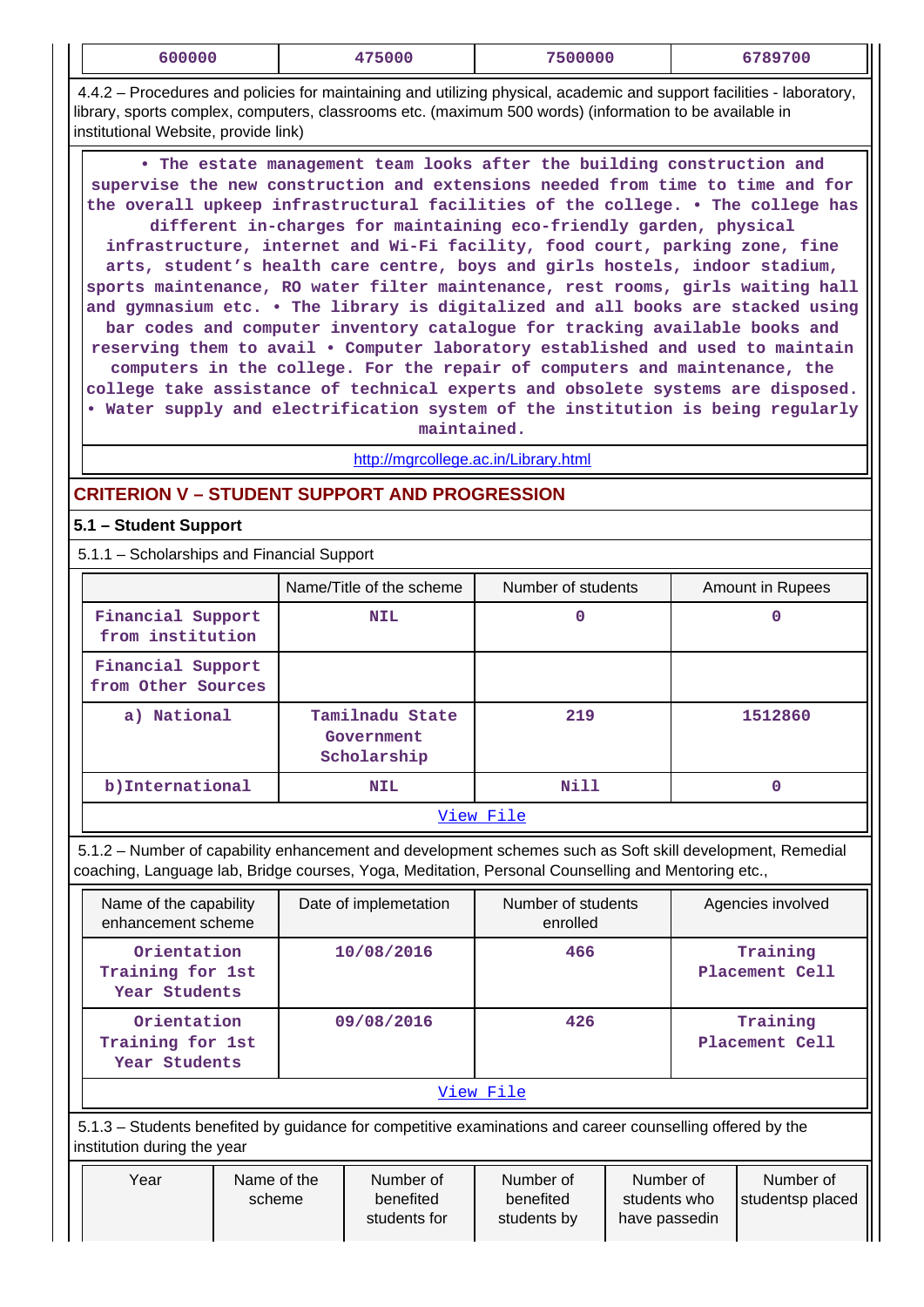|                                                                                                                                                                                        |                                                             | competitive<br>examination     | career<br>counseling<br>activities                                                | the comp. exam                                                                  |                                     |  |  |  |  |
|----------------------------------------------------------------------------------------------------------------------------------------------------------------------------------------|-------------------------------------------------------------|--------------------------------|-----------------------------------------------------------------------------------|---------------------------------------------------------------------------------|-------------------------------------|--|--|--|--|
| 2016                                                                                                                                                                                   | <b>NIL</b>                                                  | <b>Nill</b>                    | Nill                                                                              | Nill                                                                            | Nill                                |  |  |  |  |
| 2017                                                                                                                                                                                   | <b>NIL</b>                                                  | <b>Nill</b>                    | Nill                                                                              | Nill                                                                            | Nill                                |  |  |  |  |
|                                                                                                                                                                                        |                                                             |                                | No file uploaded.                                                                 |                                                                                 |                                     |  |  |  |  |
| 5.1.4 - Institutional mechanism for transparency, timely redressal of student grievances, Prevention of sexual<br>harassment and ragging cases during the year                         |                                                             |                                |                                                                                   |                                                                                 |                                     |  |  |  |  |
| Total grievances received                                                                                                                                                              |                                                             | Number of grievances redressed |                                                                                   | Avg. number of days for grievance<br>redressal                                  |                                     |  |  |  |  |
|                                                                                                                                                                                        | 8                                                           |                                | 8                                                                                 |                                                                                 | 15                                  |  |  |  |  |
| 5.2 - Student Progression                                                                                                                                                              |                                                             |                                |                                                                                   |                                                                                 |                                     |  |  |  |  |
| 5.2.1 - Details of campus placement during the year                                                                                                                                    |                                                             |                                |                                                                                   |                                                                                 |                                     |  |  |  |  |
|                                                                                                                                                                                        | On campus                                                   |                                |                                                                                   | Off campus                                                                      |                                     |  |  |  |  |
| Nameof<br>organizations<br>visited                                                                                                                                                     | Number of<br>students<br>participated                       | Number of<br>stduents placed   | Nameof<br>organizations<br>visited                                                | Number of<br>students<br>participated                                           | Number of<br>stduents placed        |  |  |  |  |
| Infosys,<br>Sutherland,<br>Mphasis,<br>HGS, IDBI                                                                                                                                       | 1035                                                        | 568                            | Apollo,<br><b>Eureka</b><br>Forbes,<br>ICICI, IDBI,<br>JSW, Techmah<br>endra, TVS | 1014                                                                            | 415                                 |  |  |  |  |
|                                                                                                                                                                                        |                                                             |                                | View File                                                                         |                                                                                 |                                     |  |  |  |  |
| 5.2.2 - Student progression to higher education in percentage during the year                                                                                                          |                                                             |                                |                                                                                   |                                                                                 |                                     |  |  |  |  |
| Year                                                                                                                                                                                   | Number of<br>students<br>enrolling into<br>higher education | Programme<br>graduated from    | Depratment<br>graduated from                                                      | Name of<br>institution joined                                                   | Name of<br>programme<br>admitted to |  |  |  |  |
| 2016                                                                                                                                                                                   | 17                                                          | B.Sc<br>Mathematics            | Mathematics                                                                       | <b>MGR</b><br>College, St.<br>Joseph<br>College,<br>Govt College<br>Krishnagiri | M.Sc<br>Mathematics                 |  |  |  |  |
|                                                                                                                                                                                        |                                                             |                                | View File                                                                         |                                                                                 |                                     |  |  |  |  |
| 5.2.3 - Students qualifying in state/ national/ international level examinations during the year<br>(eg:NET/SET/SLET/GATE/GMAT/CAT/GRE/TOFEL/Civil Services/State Government Services) |                                                             |                                |                                                                                   |                                                                                 |                                     |  |  |  |  |
|                                                                                                                                                                                        | <b>Items</b>                                                |                                |                                                                                   | Number of students selected/ qualifying                                         |                                     |  |  |  |  |
|                                                                                                                                                                                        | Any Other                                                   |                                |                                                                                   | <b>Nill</b>                                                                     |                                     |  |  |  |  |
|                                                                                                                                                                                        |                                                             |                                | No file uploaded.                                                                 |                                                                                 |                                     |  |  |  |  |
| 5.2.4 – Sports and cultural activities / competitions organised at the institution level during the year                                                                               |                                                             |                                |                                                                                   |                                                                                 |                                     |  |  |  |  |
| Activity                                                                                                                                                                               |                                                             | Level                          |                                                                                   | Number of Participants                                                          |                                     |  |  |  |  |
|                                                                                                                                                                                        | <b>SILAMBATTAM</b>                                          |                                | Inter College                                                                     |                                                                                 | 17                                  |  |  |  |  |
|                                                                                                                                                                                        | <b>MIME</b>                                                 |                                | Inter College                                                                     |                                                                                 | 14                                  |  |  |  |  |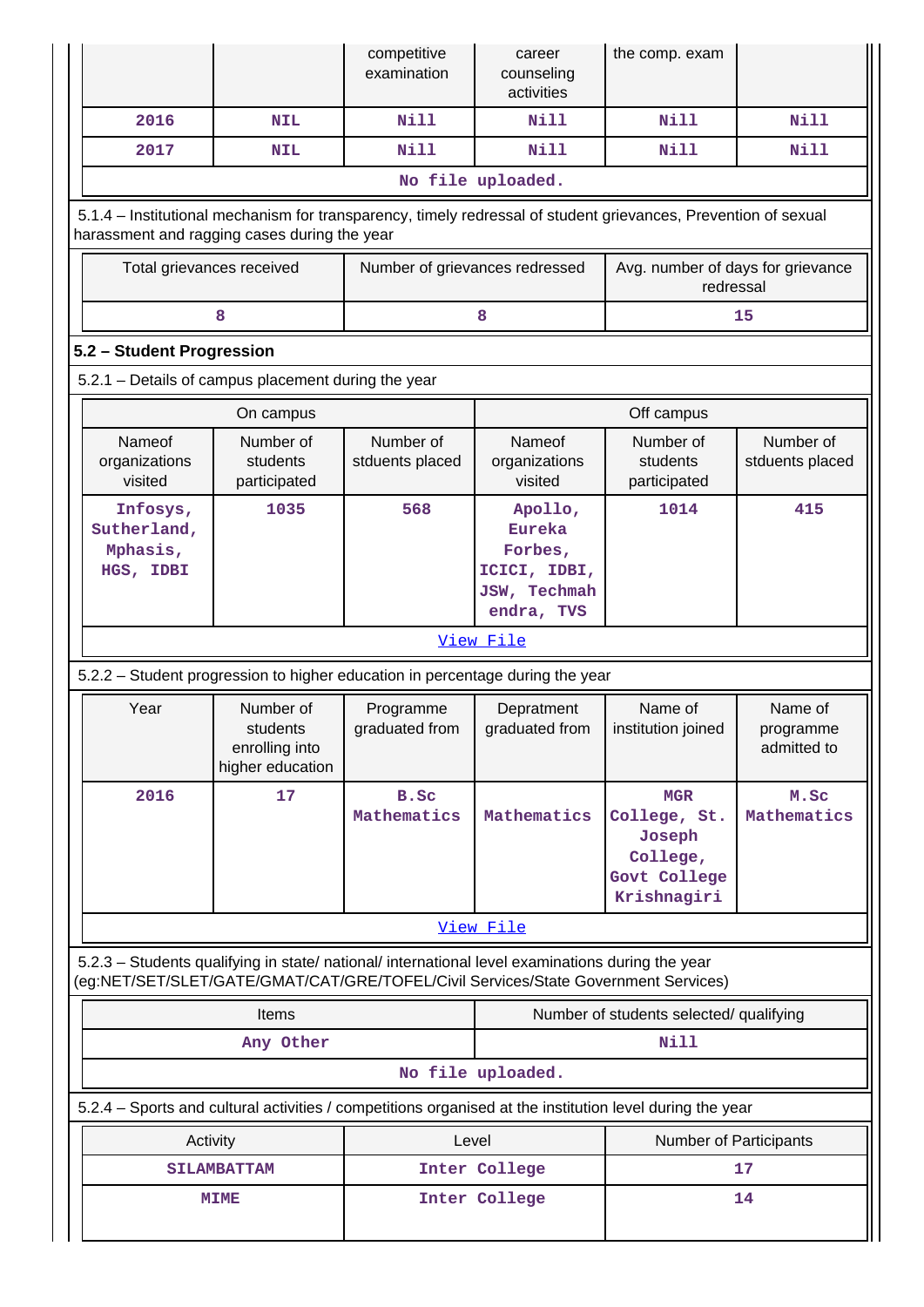|  | <b>DANCE</b><br>erome<br>______<br>____ | Inter<br>$\rho$<br>-------- | - - |
|--|-----------------------------------------|-----------------------------|-----|
|--|-----------------------------------------|-----------------------------|-----|

[View File](https://assessmentonline.naac.gov.in/public/Postacc/Activities_Organised/5048_Activities_Organised_1584511315.xlsx)

#### **5.3 – Student Participation and Activities**

 5.3.1 – Number of awards/medals for outstanding performance in sports/cultural activities at national/international level (award for a team event should be counted as one)

| Year | Name of the<br>award/medal | National/<br>Internaional | Number of<br>awards for<br>Sports | Number of<br>awards for<br>Cultural | Student ID<br>number | Name of the<br>student |
|------|----------------------------|---------------------------|-----------------------------------|-------------------------------------|----------------------|------------------------|
| 2016 | <b>NIL</b>                 | National                  | Nill                              | Nill                                | 0000                 | <b>NIL</b>             |
|      |                            |                           | View File                         |                                     |                      |                        |

 5.3.2 – Activity of Student Council & representation of students on academic & administrative bodies/committees of the institution (maximum 500 words)

 **The students of various disciplines play a significant role in developing the hidden talents of their community through the department association such as Eco-Club, Fine Arts Club and Women Empowerment Cell. The department associations are actively run by the President, General Secretary and Treasurer. Students play a vibrant role in organizing and participating in various academic and cultural events. The student representatives of IQAC and Anti-Ragging Cell are prime responsible for initiating, planning and supervising various activities which helps the institution to enhance the quality of education. They strongly adhere to anti-ragging policy and are being implemented through true spirit of actions taken by authorities. It helps us to build and maintain a cordial and conducive atmosphere inside the campus**

### **5.4 – Alumni Engagement**

5.4.1 – Whether the institution has registered Alumni Association?

 **Yes**

 **The alumni's role is pivotal for the overall development of the institution. The registered alumni association has a structured organizational behaviour and functioning with a senior most alumnus as its President. As the alumni is an effective role model that can be easily accepted by students, experience shared by the alumni with students in corporate life and business environment is always a motivating factor for students and handy to upgrade themselves in the respective skill sets. Hence, our alumni are often invited to share their experience with students regularly. The alumni association conducts periodical meetings to strengthen the alumni database and rapport with them. Alumni are often invited by the Training and Placement cell to improve the soft skills of the students by conducting mock interviews, pep – talk and office etiquettes. Prominent alumni are invited to grace seminars and symposia. A significant number of alumni working as faculty members and heading some departments in the college are an added advantage.**

5.4.2 – No. of enrolled Alumni:

**1039**

5.4.3 – Alumni contribution during the year (in Rupees) :

**1 669500** 

5.4.4 – Meetings/activities organized by Alumni Association :

**03**

**CRITERION VI – GOVERNANCE, LEADERSHIP AND MANAGEMENT**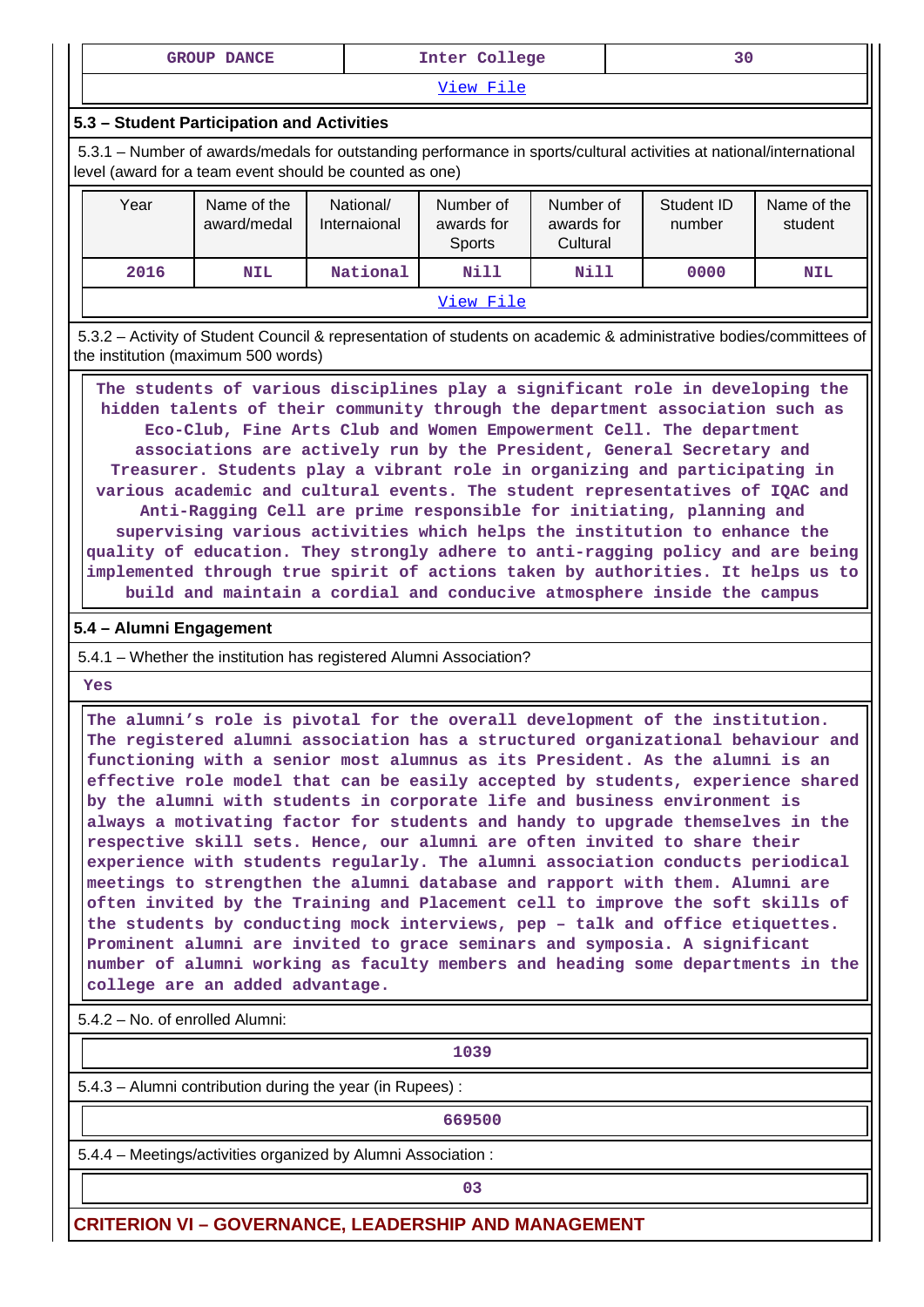### **6.1 – Institutional Vision and Leadership**

 6.1.1 – Mention two practices of decentralization and participative management during the last year (maximum 500 words)

 **1. Decentralization Our Institution has a mechanism for delegating authority and providing operational sovereignty to all the functionaries at various levels to work towards decentralized governance system. • Principal Level The Governing Body delegates all the academic powers and operational decisions based on the policy to the Head of the Institution in order to attain the vision and mission of the institution. The Principal formulates common working procedures and entrusts the implementation with the faculty members. • HoDs Level The heads of various departments ensure the smooth functioning of the academic activities of various disciplines and also involve in various academic committees viz. IQAC, Anti-Raging Cell, Student Disciplinary Committees and Women Empowerment Committee. • Faculty Level Faculty members are given prime importance to represent in various academic activities and allowed to conduct various programs to exhibit their abilities and hidden talents. They are encouraged to develop leadership skills by being in-charge of various academic, co-curricular, and extra-curricular activities. • Students Level Students are empowered to play an active role as the coordinators of co-curricular , extracurricular activities, Placement cell and social service groups like NSS, RRC, YRC etc., 2. Participative management Our institution promotes a culture of participative management by involving the staff and students in various activities. All decisions of the institution are governed by the rules and regulations of the management. Students and faculty are allowed to express their suggestions to equip the excellence in all aspects. • Strategic Level The Principal, HoDs and staff members are extensively involved in defining the policies, procedures, framing guidelines and rules regulations pertaining to admission, placement, discipline, grievance, counselling, training development, and library services etc., and effective implementation of the same to ensure the smooth and systematic running of the institution. • Functional Level The faculty members participate in sharing the knowledge by updating and discussing on the emerging trends in technology during FDP. The collaborative research proposals are submitted to the funding agencies / papers for publication by the faculty members to excel and share their knowledge. • Operational level The Governing Body gives suggestions and monitors the procurement, introduction of new programs and welfare activities and the Principal is responsible for academic, non-academic and administrative activities of the institution**

 6.1.2 – Does the institution have a Management Information System (MIS)? *Yes* 

# **6.2 – Strategy Development and Deployment**

6.2.1 – Quality improvement strategies adopted by the institution for each of the following (with in 100 words each):

| <b>Strategy Type</b>   | <b>Details</b>                                                                                                                                                                                                                                                                                                                                                                                                                            |  |  |  |  |
|------------------------|-------------------------------------------------------------------------------------------------------------------------------------------------------------------------------------------------------------------------------------------------------------------------------------------------------------------------------------------------------------------------------------------------------------------------------------------|--|--|--|--|
| Curriculum Development | . Our College is affiliated to<br>Periyar University, Salem and we follow<br>curriculum designed by the University .<br>Senior most faculty members are active<br>members of BOS of the University and<br>are involved in the design and<br>development of curriculum . The<br>management encourages the faculty<br>members to attend the Orientation<br>programme, Refresher courses, Workshops<br>training program conducted by various |  |  |  |  |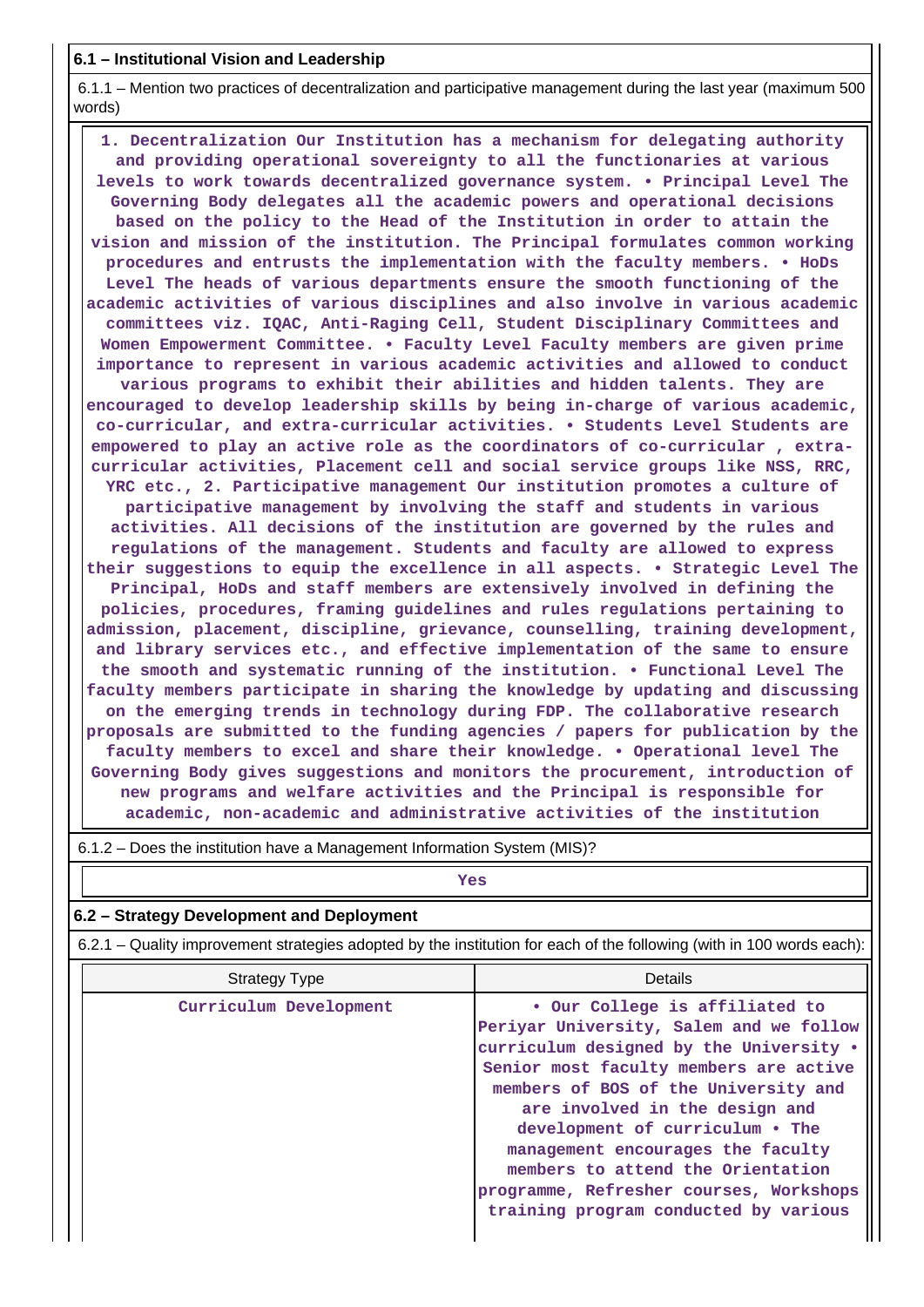|                            | academic bodies on curriculum<br>developments                                                                                                                                                                                                                                                                                                                                                                                                                                                                                                                                                                                                                                                                                                                                                                                                                                                                                                                                                                                       |
|----------------------------|-------------------------------------------------------------------------------------------------------------------------------------------------------------------------------------------------------------------------------------------------------------------------------------------------------------------------------------------------------------------------------------------------------------------------------------------------------------------------------------------------------------------------------------------------------------------------------------------------------------------------------------------------------------------------------------------------------------------------------------------------------------------------------------------------------------------------------------------------------------------------------------------------------------------------------------------------------------------------------------------------------------------------------------|
| Teaching and Learning      | • ICT enabled education • Experienced<br>and dedicated faculty members . LCD<br>Projectors . Learning is initiated<br>through guided teaching and library<br>assignments, group discussion,<br>seminars, debates, quiz, role-plays,<br>viva, Workshops and Industrial Visits<br>etc . Regular feedback received from<br>students to improve teaching and<br>learning methods                                                                                                                                                                                                                                                                                                                                                                                                                                                                                                                                                                                                                                                        |
| Examination and Evaluation | . Unit tests are being regularly<br>conducted by the departments on every<br>Monday and Saturday (8:30 A.M -10:20<br>A.M) in order to increase their<br>competent level to face the University<br>semester examination with learning<br>mania • Model examinations are also<br>being conducted before the commencement<br>of University semester examinations. .<br>Internal marks are awarded based on<br>their overall performance in Unit tests<br>and model examination along with their<br>performance in Model practical, project<br>review and pre viva-voce . As per the<br>direction and guidelines of the<br>University, the semester examinations<br>(Theory, Practical and Project viva)<br>are strictly being adhered . Fifty<br>percentage of hall Superintendants are<br>from neighboring colleges . Single<br>evaluation system is adapted for UG, PG<br>and M.Phil courses . Transparency, re-<br>totaling and revaluation for UG, PG and<br>M. Phil Programmes are available to<br>meet any evaluation grievances |
| Research and Development   | . The College also has a vibrant,<br>rapidly expanding student research<br>culture which is now being fully<br>integrated into multi disciplinary<br>research environment. • State /<br>National / International Seminars,<br>conferences and workshops are being<br>organized every year by different<br>departments to strengthen the research<br>culture . 29 Faculty members with Ph.D<br>are also guiding M. Phil/Ph.D research<br>scholars. Some of our faculty members<br>are at the verge of completing their<br>Ph.D Degrees . Students and research<br>scholars are encouraged to participate<br>and present their papers in conferences<br>and seminars frequently . Department of<br>Biotechnology, has obtained Major<br>Research Project funded by Government<br>agencies like DST- Young Scientist                                                                                                                                                                                                                   |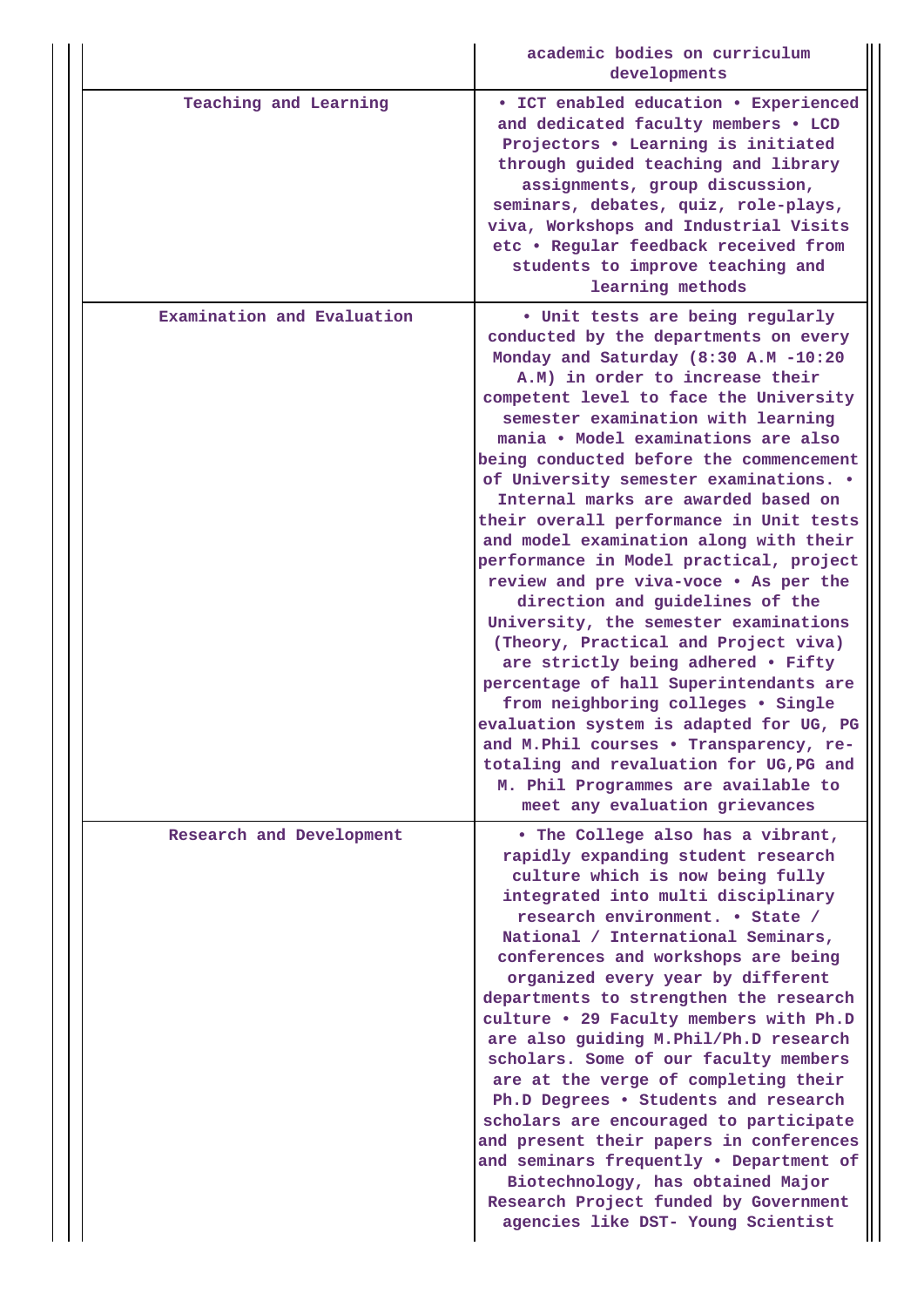|                                                               | Scheme, New Delhi, Government of India                                                                                                                                                                                                                                                                                                                                                                                                                                                                                                                                                                                                                                                                                                                                                                                                                                                                                                                                                                                                                                                                                             |
|---------------------------------------------------------------|------------------------------------------------------------------------------------------------------------------------------------------------------------------------------------------------------------------------------------------------------------------------------------------------------------------------------------------------------------------------------------------------------------------------------------------------------------------------------------------------------------------------------------------------------------------------------------------------------------------------------------------------------------------------------------------------------------------------------------------------------------------------------------------------------------------------------------------------------------------------------------------------------------------------------------------------------------------------------------------------------------------------------------------------------------------------------------------------------------------------------------|
| Library, ICT and Physical<br>Infrastructure / Instrumentation | Library . The Library is equipped<br>with sufficient quantity of Books . It<br>has pleasant reading atmosphere with<br>120 seating capacity . Easy<br>accessibility of materials through web<br>OPAC and INFLIBNET . Library materials<br>and services are automated with<br>Commercial software called AUTOLIB .<br>All the books and Non-book materials<br>are bar-coded for effective use .<br>Internet facility is provided to the<br>users of the Library for accessing e-<br>Journals and e-materials subscribed by<br>the Institution. ICT . The College uses<br>ICT tools for teaching and learning .<br>Faculty members are given training in<br>the use of basic ICT tools. Physical<br>Infrastructure . Excellent learning<br>infrastructure facilities are always<br>available to urge the students for an<br>effective learning and creative<br>thinking . The lush green landscape<br>about 25 acres provokes the<br>stakeholders to use the environment in<br>a productive manner for spreading<br>unique fragrance . Three academic<br>blocks with adequate infrastructure to<br>cater both the Curricular and Co- |
| Human Resource Management                                     | curricular activities of the students<br>. The Management entrust the power to<br>the Principal for selecting the staff<br>and constitutes a committee to fill the<br>vacancy . Various committees and clubs<br>have been formulated to streamline the<br>system for the better outcome from<br>various functional areas . Orientation<br>and training programs are periodically<br>organized and conducted for the new<br>appointees . Need-based<br>training/workshops are organized for<br>faculty in order to enhance their<br>abilities in the field of educational<br>pedagogy                                                                                                                                                                                                                                                                                                                                                                                                                                                                                                                                               |
| Industry Interaction / Collaboration                          | • Students are encouraged to visit<br>industries and research institutions as<br>part of their curriculum to carryout<br>research projects . The college has MOU<br>with CMCA India, Bangalore to enhance<br>the students Life Skills through<br>"Campus Nagrik Life skills Program" .<br>Trainers from various industries like<br>IT and ITES, train our students on<br>Employability skills in a periodical<br>basis                                                                                                                                                                                                                                                                                                                                                                                                                                                                                                                                                                                                                                                                                                             |
| Admission of Students                                         | • Students are admitted to various                                                                                                                                                                                                                                                                                                                                                                                                                                                                                                                                                                                                                                                                                                                                                                                                                                                                                                                                                                                                                                                                                                 |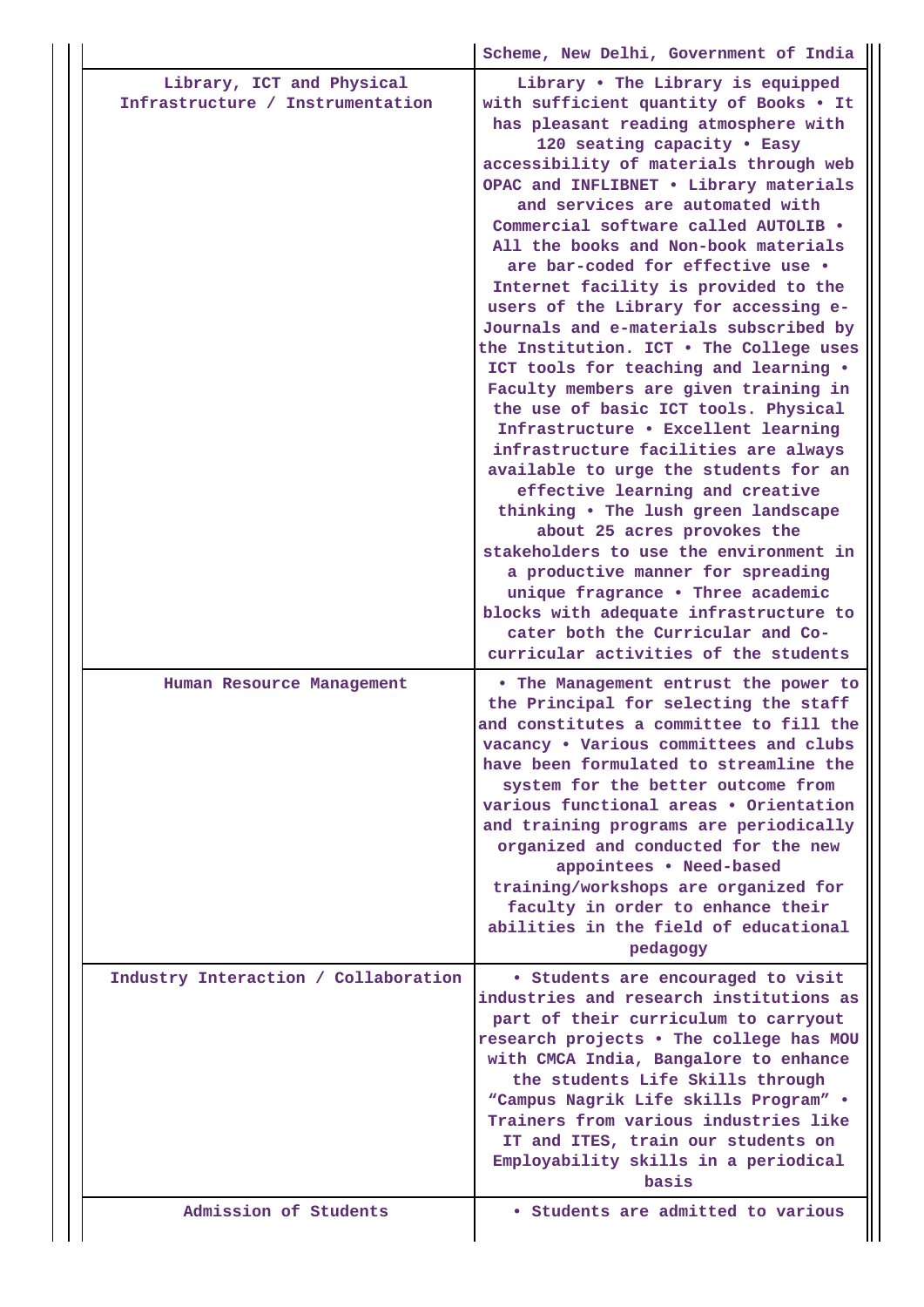|                                                                | by TANSCHE and University . Rural and  |
|----------------------------------------------------------------|----------------------------------------|
|                                                                | Economically weaker students are given |
|                                                                | preference in admission • To confirm   |
|                                                                | their eligibility for admission, all   |
|                                                                | original certificates have been        |
|                                                                | submitted to the University for        |
|                                                                | verification • Students are admitted   |
|                                                                | for M.Phil and Ph.D on merit through   |
|                                                                | the entrance test conducted by the     |
|                                                                | department concerned                   |
| 6.2.2 – Implementation of e-governance in areas of operations: |                                        |

|                                                                                                                                                         | E-governace area              |                     | Details                                                                                                                                                                                                                                                                                                                                                                  |                                                                                                                                                                                                                                                                           |                   |  |  |  |
|---------------------------------------------------------------------------------------------------------------------------------------------------------|-------------------------------|---------------------|--------------------------------------------------------------------------------------------------------------------------------------------------------------------------------------------------------------------------------------------------------------------------------------------------------------------------------------------------------------------------|---------------------------------------------------------------------------------------------------------------------------------------------------------------------------------------------------------------------------------------------------------------------------|-------------------|--|--|--|
|                                                                                                                                                         | Planning and Development      |                     | . All Academic plans and developments<br>are made through e-governance, the<br>Management is fully equipped with<br>computer systems. All Internal and<br>External Communications are made<br>through e-mail and other technological<br>mediums                                                                                                                          |                                                                                                                                                                                                                                                                           |                   |  |  |  |
|                                                                                                                                                         | Administration                |                     |                                                                                                                                                                                                                                                                                                                                                                          | · All administrative correspondence<br>are made through e-mail channels .<br>Staff attendance are maintained through<br>Bio-Metric devices which are installed<br>in all blocks . Pay roll system are<br>fully maintained with dedicated<br>computer software systems     |                   |  |  |  |
|                                                                                                                                                         | Finance and Accounts          |                     |                                                                                                                                                                                                                                                                                                                                                                          | • Payroll is maintained and prepared<br>through Bio-Metric associated computer<br>system . Students Tuition Fees and<br>other fees are collected and updated<br>through a dedicated database system .<br>Separate online portal for payment of<br>University related fees |                   |  |  |  |
|                                                                                                                                                         | Student Admission and Support |                     | . Admission notifications are<br>published in College website every year<br>· Student's scholarships are applied<br>through online portals                                                                                                                                                                                                                               |                                                                                                                                                                                                                                                                           |                   |  |  |  |
| Examination                                                                                                                                             |                               |                     | . Online Exam application portal for<br>University Examination . Online<br>Internal Mark portal for Internal<br>Assessments . Online External Practical<br>Mark portal for External Assessments .<br>Online University examination fee<br>portal for the payment of semester exam<br>fees . Downloads of University<br>Examination hall tickets through online<br>portal |                                                                                                                                                                                                                                                                           |                   |  |  |  |
| 6.3 - Faculty Empowerment Strategies                                                                                                                    |                               |                     |                                                                                                                                                                                                                                                                                                                                                                          |                                                                                                                                                                                                                                                                           |                   |  |  |  |
| 6.3.1 – Teachers provided with financial support to attend conferences / workshops and towards membership fee<br>of professional bodies during the year |                               |                     |                                                                                                                                                                                                                                                                                                                                                                          |                                                                                                                                                                                                                                                                           |                   |  |  |  |
| Year                                                                                                                                                    | Name of Teacher               | Name of conference/ | workshop attended                                                                                                                                                                                                                                                                                                                                                        | Name of the<br>professional body for                                                                                                                                                                                                                                      | Amount of support |  |  |  |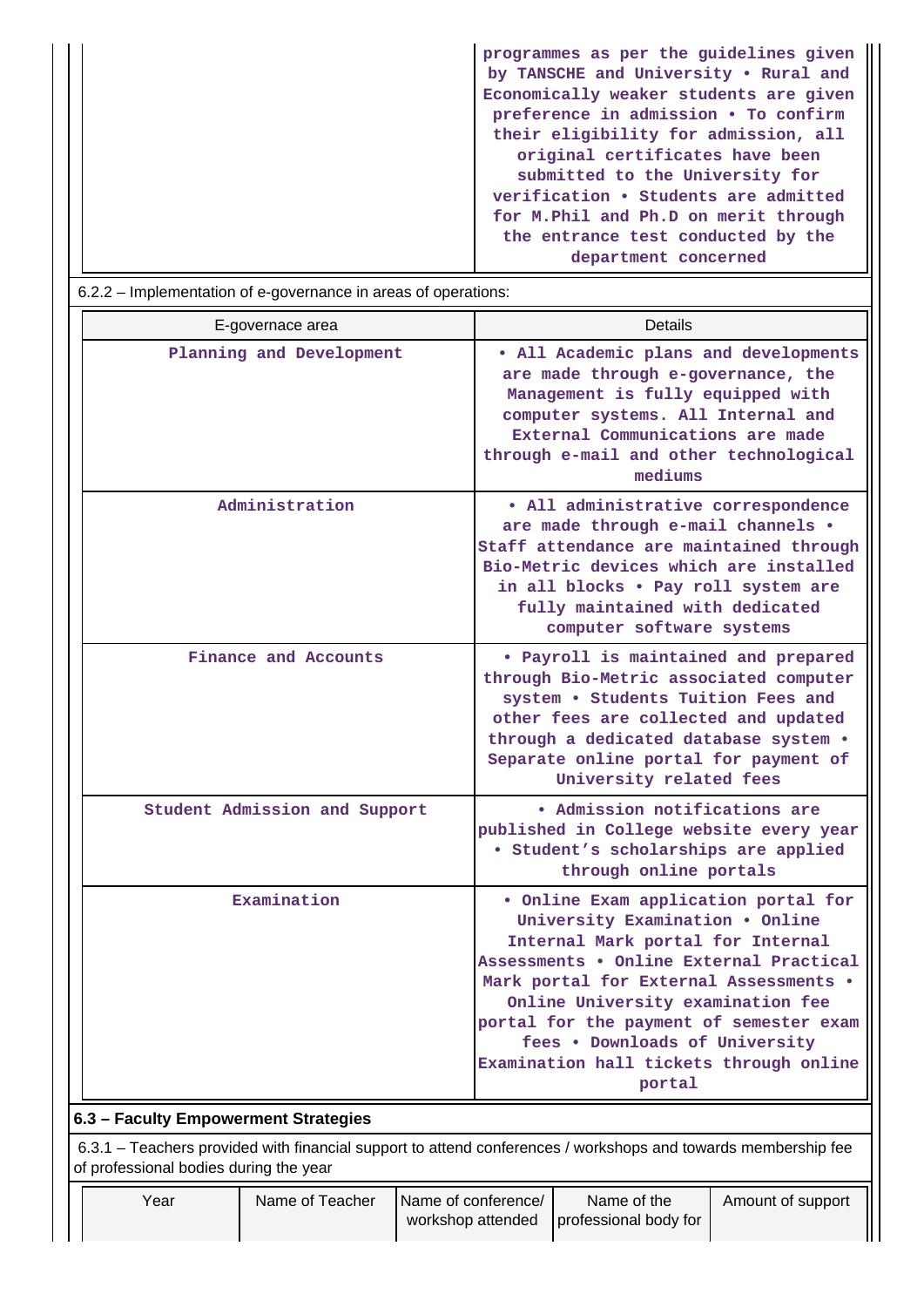|                   |            | for which financial<br>support provided | which membership<br>fee is provided |             |  |  |
|-------------------|------------|-----------------------------------------|-------------------------------------|-------------|--|--|
| 2016              | <b>NIL</b> | NIL                                     | <b>NIL</b>                          | <b>Nill</b> |  |  |
| 2017              | <b>NIL</b> | <b>NIL</b>                              | <b>NIL</b>                          | <b>Nill</b> |  |  |
| No file uploaded. |            |                                         |                                     |             |  |  |

 6.3.2 – Number of professional development / administrative training programmes organized by the College for teaching and non teaching staff during the year

| Year         | Title of the<br>professional<br>development<br>programme<br>organised for<br>teaching staff | Title of the<br>administrative<br>training<br>programme<br>organised for<br>non-teaching<br>staff | From date                                                                                                                                                                                  | To Date    | Number of<br>participants<br>(Teaching<br>staff) | Number of<br>participants<br>(non-teaching<br>staff) |
|--------------|---------------------------------------------------------------------------------------------|---------------------------------------------------------------------------------------------------|--------------------------------------------------------------------------------------------------------------------------------------------------------------------------------------------|------------|--------------------------------------------------|------------------------------------------------------|
| 2016         | E Mail<br>Etiquette                                                                         | <b>NIL</b>                                                                                        | 18/06/2016                                                                                                                                                                                 | 18/06/2016 | 60                                               | Nill                                                 |
| 2016         | Institut<br>ional<br>Etiquette                                                              | <b>NIL</b>                                                                                        | 13/08/2016                                                                                                                                                                                 | 13/08/2016 | 62                                               | Nill                                                 |
| 2016         | Effective<br>Public<br>Speaking -<br><b>EPS</b>                                             | <b>NIL</b>                                                                                        | 18/11/2016                                                                                                                                                                                 | 18/11/2016 | 30                                               | Nill                                                 |
| 2017         | <b>ICT</b><br>Enabled<br>Teaching                                                           | <b>NIL</b>                                                                                        | 11/02/2017                                                                                                                                                                                 | 11/02/2017 | 43                                               | Nill                                                 |
|              |                                                                                             |                                                                                                   | View File                                                                                                                                                                                  |            |                                                  |                                                      |
|              |                                                                                             |                                                                                                   | 6.3.3 - No. of teachers attending professional development programmes, viz., Orientation Programme, Refresher<br>Course, Short Term Course, Faculty Development Programmes during the year |            |                                                  |                                                      |
| Title of the |                                                                                             | Number of teachers                                                                                | From Date                                                                                                                                                                                  | To date    |                                                  | Duration                                             |

| Title of the<br>professional<br>development<br>programme | Number of teachers<br>who attended | From Date | To date | Duration |  |  |  |  |  |
|----------------------------------------------------------|------------------------------------|-----------|---------|----------|--|--|--|--|--|
| Nil                                                      | Nill                               | Nill      | Nill    |          |  |  |  |  |  |
|                                                          | No file uploaded.                  |           |         |          |  |  |  |  |  |

6.3.4 – Faculty and Staff recruitment (no. for permanent recruitment):

|           | Teaching  | Non-teaching |           |  |  |
|-----------|-----------|--------------|-----------|--|--|
| Permanent | Full Time | Permanent    | Full Time |  |  |
| 157       | 157       | 12           | 12        |  |  |

6.3.5 – Welfare schemes for

| Teaching                  | Non-teaching              | <b>Students</b>         |
|---------------------------|---------------------------|-------------------------|
| • Free transport          | • Free transport          | • Medical Assistance •  |
| facility within city      | facility within city      | Community Scholarship   |
| $limit \cdot ESI / EPF$   | limit . ESI / EPF Schemes | benefits . Cash rewards |
| Schemes/Pension scheme .  | • Group Insurance •       | for Students who secure |
| Group Insurance . Casual  | Casual Leave Benefits .   | University Ranks . Food |
| Leave Benefits . Marriage | Marriage leave . Canteen  | court                   |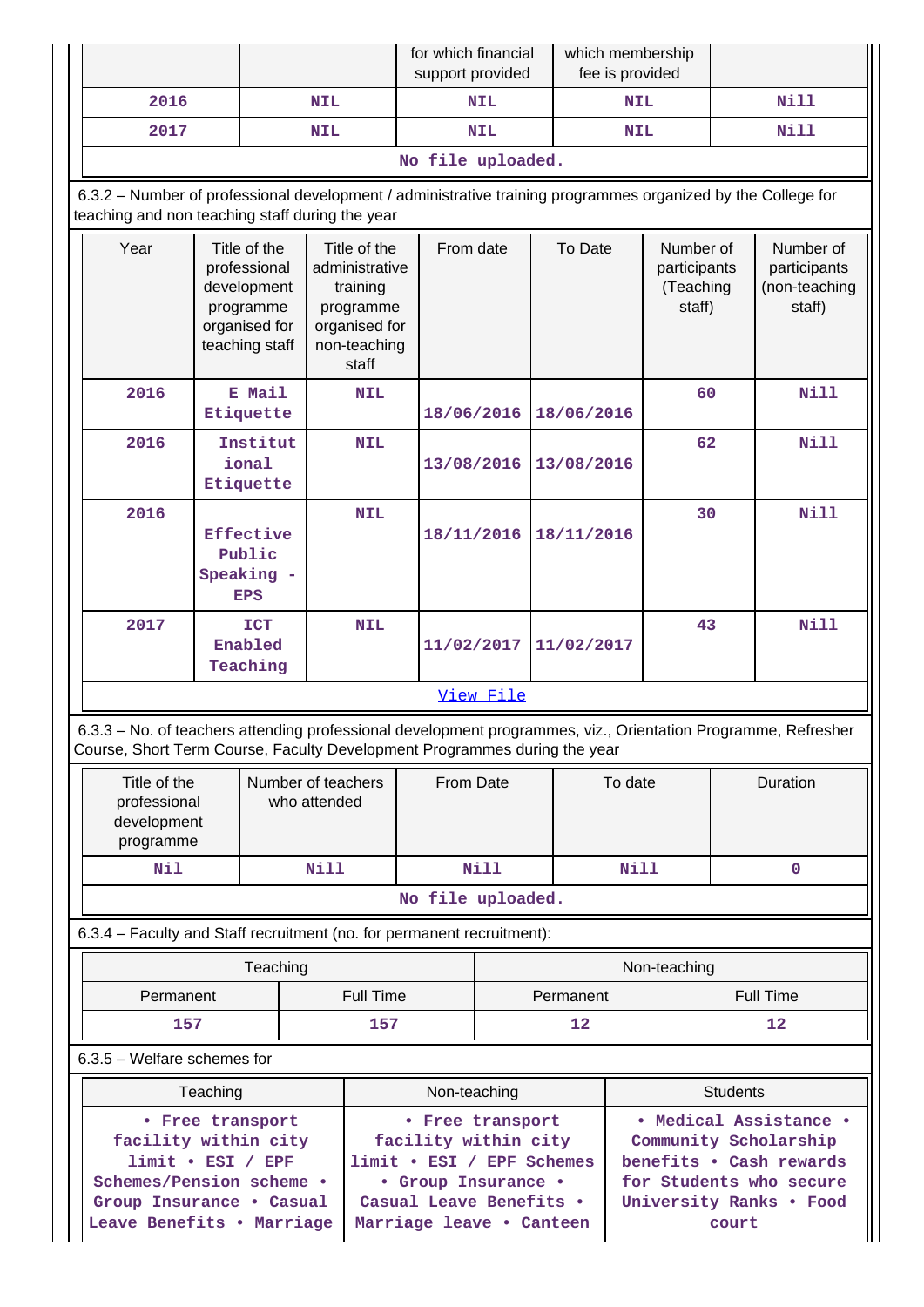| leave • Canteen                                                                                                                                                                                                                                                                                                                                                                                                                                                                                                                                                     |                                                      |                               |                   |  |          |                   |  |  |
|---------------------------------------------------------------------------------------------------------------------------------------------------------------------------------------------------------------------------------------------------------------------------------------------------------------------------------------------------------------------------------------------------------------------------------------------------------------------------------------------------------------------------------------------------------------------|------------------------------------------------------|-------------------------------|-------------------|--|----------|-------------------|--|--|
|                                                                                                                                                                                                                                                                                                                                                                                                                                                                                                                                                                     | 6.4 - Financial Management and Resource Mobilization |                               |                   |  |          |                   |  |  |
| 6.4.1 – Institution conducts internal and external financial audits regularly (with in 100 words each)                                                                                                                                                                                                                                                                                                                                                                                                                                                              |                                                      |                               |                   |  |          |                   |  |  |
| . The Finance Committee prepares the annual budget and it is approved by the<br>Chairperson . Proper procedure is followed by the purchase committee for the<br>purchase of laboratory requirements . Income/expenditures accounts are properly<br>maintained by the accounts section . The effective and efficient use of<br>available financial resources is monitored through internal audit and external<br>audit                                                                                                                                               |                                                      |                               |                   |  |          |                   |  |  |
| 6.4.2 - Funds / Grants received from management, non-government bodies, individuals, philanthropies during the<br>year(not covered in Criterion III)                                                                                                                                                                                                                                                                                                                                                                                                                |                                                      |                               |                   |  |          |                   |  |  |
| Name of the non government<br>funding agencies /individuals                                                                                                                                                                                                                                                                                                                                                                                                                                                                                                         |                                                      | Funds/ Grnats received in Rs. |                   |  |          | Purpose           |  |  |
| <b>NIL</b>                                                                                                                                                                                                                                                                                                                                                                                                                                                                                                                                                          |                                                      |                               | $\mathbf 0$       |  |          | <b>NIL</b>        |  |  |
|                                                                                                                                                                                                                                                                                                                                                                                                                                                                                                                                                                     |                                                      |                               | No file uploaded. |  |          |                   |  |  |
| 6.4.3 - Total corpus fund generated                                                                                                                                                                                                                                                                                                                                                                                                                                                                                                                                 |                                                      |                               |                   |  |          |                   |  |  |
|                                                                                                                                                                                                                                                                                                                                                                                                                                                                                                                                                                     |                                                      | 0                             |                   |  |          |                   |  |  |
| 6.5 - Internal Quality Assurance System                                                                                                                                                                                                                                                                                                                                                                                                                                                                                                                             |                                                      |                               |                   |  |          |                   |  |  |
| 6.5.1 - Whether Academic and Administrative Audit (AAA) has been done?                                                                                                                                                                                                                                                                                                                                                                                                                                                                                              |                                                      |                               |                   |  |          |                   |  |  |
| <b>Audit Type</b>                                                                                                                                                                                                                                                                                                                                                                                                                                                                                                                                                   |                                                      | External                      |                   |  | Internal |                   |  |  |
|                                                                                                                                                                                                                                                                                                                                                                                                                                                                                                                                                                     | Yes/No                                               | Agency                        |                   |  | Yes/No   | Authority         |  |  |
| Academic                                                                                                                                                                                                                                                                                                                                                                                                                                                                                                                                                            | No                                                   |                               | <b>Nill</b>       |  | Yes      | <b>IQAC</b>       |  |  |
| Administrative                                                                                                                                                                                                                                                                                                                                                                                                                                                                                                                                                      | No                                                   |                               | <b>Nill</b>       |  | Yes      | <b>MANAGEMENT</b> |  |  |
| 6.5.2 - Activities and support from the Parent - Teacher Association (at least three)                                                                                                                                                                                                                                                                                                                                                                                                                                                                               |                                                      |                               |                   |  |          |                   |  |  |
| . The College does not have an established Parent - Teacher Association<br>However, the college systematically carrying out following exercises<br>meticulously . The College office, departments and the deputy wardens maintain<br>a comprehensive parent database to contact them whenever required. . A special<br>Orientation programme is conducted during the induction on 15.06.2016 for the<br>newly admitted students along with their parents. . The tutors regularly<br>contact with the parents and also invited them to discuss their ward's progress |                                                      |                               |                   |  |          |                   |  |  |
| 6.5.3 – Development programmes for support staff (at least three)                                                                                                                                                                                                                                                                                                                                                                                                                                                                                                   |                                                      |                               |                   |  |          |                   |  |  |
|                                                                                                                                                                                                                                                                                                                                                                                                                                                                                                                                                                     |                                                      | <b>NIL</b>                    |                   |  |          |                   |  |  |
| 6.5.4 - Post Accreditation initiative(s) (mention at least three)                                                                                                                                                                                                                                                                                                                                                                                                                                                                                                   |                                                      |                               |                   |  |          |                   |  |  |
| . Internal professional enhancement training programmes for faculty and non<br>teaching staff . Training on change management/grooming/communication skills<br>for first year students . A sizeable improvement in research culture .<br>Extensive Placement oriented Trainings                                                                                                                                                                                                                                                                                     |                                                      |                               |                   |  |          |                   |  |  |
|                                                                                                                                                                                                                                                                                                                                                                                                                                                                                                                                                                     | 6.5.5 - Internal Quality Assurance System Details    |                               |                   |  |          |                   |  |  |
|                                                                                                                                                                                                                                                                                                                                                                                                                                                                                                                                                                     | a) Submission of Data for AISHE portal<br>Yes        |                               |                   |  |          |                   |  |  |
|                                                                                                                                                                                                                                                                                                                                                                                                                                                                                                                                                                     | b) Participation in NIRF                             |                               |                   |  | No       |                   |  |  |
|                                                                                                                                                                                                                                                                                                                                                                                                                                                                                                                                                                     | c)ISO certification                                  |                               |                   |  | No       |                   |  |  |
|                                                                                                                                                                                                                                                                                                                                                                                                                                                                                                                                                                     | d)NBA or any other quality audit                     |                               |                   |  | No       |                   |  |  |
|                                                                                                                                                                                                                                                                                                                                                                                                                                                                                                                                                                     |                                                      |                               |                   |  |          |                   |  |  |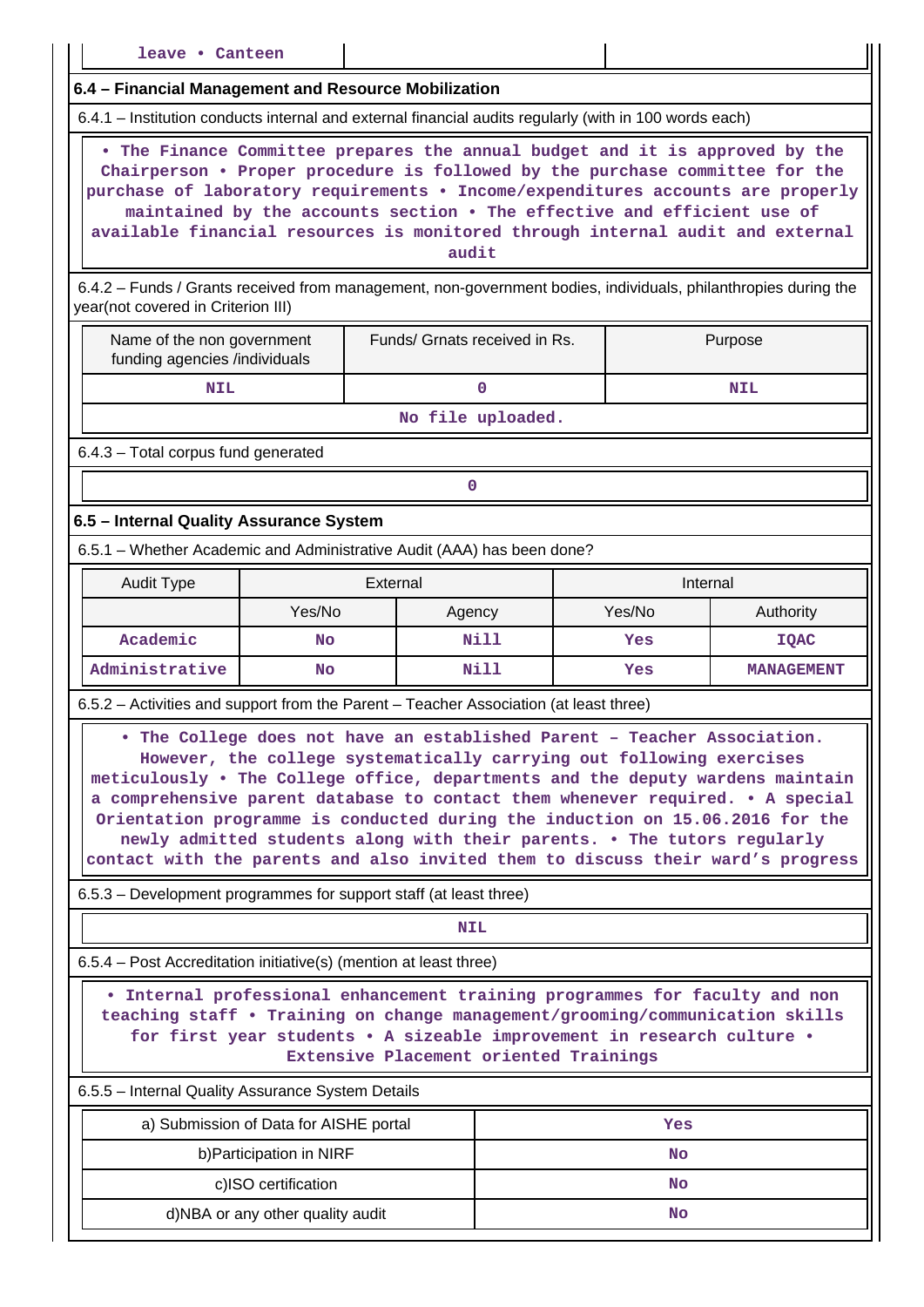|                                                                                                                      | 6.5.6 - Number of Quality Initiatives undertaken during the year                                                                                                 |           |                                         |                      |  |                       |                            |                  |                                                     |  |
|----------------------------------------------------------------------------------------------------------------------|------------------------------------------------------------------------------------------------------------------------------------------------------------------|-----------|-----------------------------------------|----------------------|--|-----------------------|----------------------------|------------------|-----------------------------------------------------|--|
| Year                                                                                                                 | Name of quality<br>initiative by IQAC                                                                                                                            |           | Date of<br>conducting IQAC              | <b>Duration From</b> |  | <b>Duration To</b>    |                            |                  | Number of<br>participants                           |  |
| 2016                                                                                                                 | Regular<br>Conduct of<br>IQAC meeting                                                                                                                            |           | 16/06/2016                              | 16/06/2016           |  |                       |                            | 16/06/2016<br>16 |                                                     |  |
| 2016                                                                                                                 | Regular<br>Conduct of<br>IQAC meeting                                                                                                                            |           | 07/12/2016                              | 07/12/2016           |  | 07/12/2016            |                            |                  | 16                                                  |  |
| 2017                                                                                                                 | Regular<br>Conduct of<br><b>IQAC</b><br>meetings                                                                                                                 |           | 08/02/2017                              | 08/02/2017           |  | 08/02/2017            |                            | 16               |                                                     |  |
|                                                                                                                      |                                                                                                                                                                  | View File |                                         |                      |  |                       |                            |                  |                                                     |  |
| <b>CRITERION VII - INSTITUTIONAL VALUES AND BEST PRACTICES</b>                                                       |                                                                                                                                                                  |           |                                         |                      |  |                       |                            |                  |                                                     |  |
| 7.1 - Institutional Values and Social Responsibilities                                                               |                                                                                                                                                                  |           |                                         |                      |  |                       |                            |                  |                                                     |  |
| 7.1.1 – Gender Equity (Number of gender equity promotion programmes organized by the institution during the<br>year) |                                                                                                                                                                  |           |                                         |                      |  |                       |                            |                  |                                                     |  |
| Title of the<br>programme                                                                                            | Period from                                                                                                                                                      |           | Period To                               |                      |  |                       | Number of Participants     |                  |                                                     |  |
|                                                                                                                      |                                                                                                                                                                  |           |                                         |                      |  | Female                |                            |                  | Male                                                |  |
| International<br>Yoga Day                                                                                            | 21/06/2016                                                                                                                                                       |           |                                         | 21/06/2016           |  | 210                   |                            |                  | 150                                                 |  |
| International<br>girl child day                                                                                      | 11/10/2016                                                                                                                                                       |           |                                         | 11/10/2016           |  | 170                   |                            | 100              |                                                     |  |
| <b>AIDS</b><br>awareness<br>programme                                                                                | 12/12/2016                                                                                                                                                       |           |                                         | 12/12/2016           |  | 300                   |                            |                  | 50                                                  |  |
| International<br>Women's Day                                                                                         | 08/03/2017                                                                                                                                                       |           |                                         | 08/03/2017           |  | 270                   |                            |                  | 60                                                  |  |
| 7.1.2 - Environmental Consciousness and Sustainability/Alternate Energy initiatives such as:                         |                                                                                                                                                                  |           |                                         |                      |  |                       |                            |                  |                                                     |  |
|                                                                                                                      | Percentage of power requirement of the University met by the renewable energy sources                                                                            |           |                                         |                      |  |                       |                            |                  |                                                     |  |
|                                                                                                                      | ? Sewage treatment plant ? Solar water heater ? Rain water harvesting ? Check                                                                                    |           | dam collection ? Solid waste management |                      |  |                       |                            |                  |                                                     |  |
| 7.1.3 - Differently abled (Divyangjan) friendliness                                                                  |                                                                                                                                                                  |           |                                         |                      |  |                       |                            |                  |                                                     |  |
| Item facilities                                                                                                      |                                                                                                                                                                  |           | Yes/No                                  |                      |  |                       | Number of beneficiaries    |                  |                                                     |  |
|                                                                                                                      | Physical facilities                                                                                                                                              |           |                                         | Yes                  |  |                       |                            | 4                |                                                     |  |
|                                                                                                                      | Ramp/Rails                                                                                                                                                       |           |                                         | Yes                  |  |                       |                            | 4                |                                                     |  |
|                                                                                                                      | <b>Rest Rooms</b>                                                                                                                                                |           |                                         | Yes                  |  |                       |                            | 4                |                                                     |  |
| 7.1.4 - Inclusion and Situatedness                                                                                   |                                                                                                                                                                  |           |                                         |                      |  |                       |                            |                  |                                                     |  |
| Year                                                                                                                 | Number of<br>Number of<br>initiatives to<br>initiatives<br>address<br>taken to<br>locational<br>engage with<br>advantages<br>and<br>and disadva<br>contribute to |           |                                         | Duration             |  | Name of<br>initiative | <b>Issues</b><br>addressed |                  | Number of<br>participating<br>students<br>and staff |  |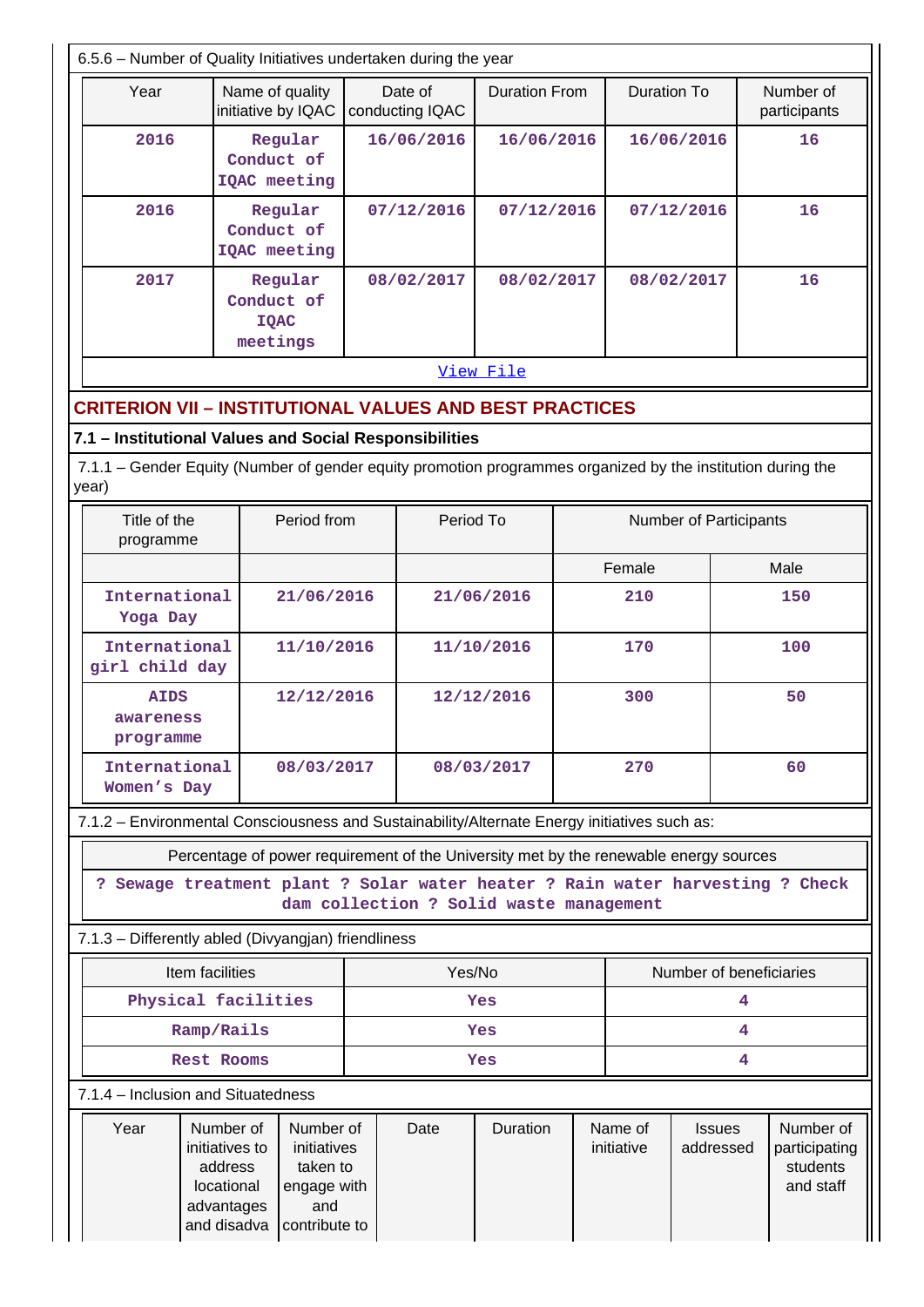|                                                                                                                                                                                                                                                                                                                                                                                                                                                                                                                                                                                                                                                                                                                                                                                                                                                                                                                                                                                                                                                                                                                                                                                                                                                                                                                                                                                                                                                                                    | ntages                  | local<br>community                 |                     |                                  |             |                                   |     |                                              |     |
|------------------------------------------------------------------------------------------------------------------------------------------------------------------------------------------------------------------------------------------------------------------------------------------------------------------------------------------------------------------------------------------------------------------------------------------------------------------------------------------------------------------------------------------------------------------------------------------------------------------------------------------------------------------------------------------------------------------------------------------------------------------------------------------------------------------------------------------------------------------------------------------------------------------------------------------------------------------------------------------------------------------------------------------------------------------------------------------------------------------------------------------------------------------------------------------------------------------------------------------------------------------------------------------------------------------------------------------------------------------------------------------------------------------------------------------------------------------------------------|-------------------------|------------------------------------|---------------------|----------------------------------|-------------|-----------------------------------|-----|----------------------------------------------|-----|
| 2016                                                                                                                                                                                                                                                                                                                                                                                                                                                                                                                                                                                                                                                                                                                                                                                                                                                                                                                                                                                                                                                                                                                                                                                                                                                                                                                                                                                                                                                                               | $\overline{\mathbf{2}}$ | $\overline{\mathbf{2}}$            |                     | 17/08/2<br>016                   | $\mathbf 1$ | <b>Breast</b><br>feeding<br>rally |     | To<br>ensure<br>child<br>health              | 155 |
| 2017                                                                                                                                                                                                                                                                                                                                                                                                                                                                                                                                                                                                                                                                                                                                                                                                                                                                                                                                                                                                                                                                                                                                                                                                                                                                                                                                                                                                                                                                               | $\overline{\mathbf{2}}$ | $\overline{\mathbf{2}}$            |                     | 13/03/2<br>017                   | 1           | Swach<br><b>Bharat</b><br>pledge  |     | To keep<br>the<br>college<br>campus<br>clean | 550 |
| View File                                                                                                                                                                                                                                                                                                                                                                                                                                                                                                                                                                                                                                                                                                                                                                                                                                                                                                                                                                                                                                                                                                                                                                                                                                                                                                                                                                                                                                                                          |                         |                                    |                     |                                  |             |                                   |     |                                              |     |
| 7.1.5 - Human Values and Professional Ethics Code of conduct (handbooks) for various stakeholders                                                                                                                                                                                                                                                                                                                                                                                                                                                                                                                                                                                                                                                                                                                                                                                                                                                                                                                                                                                                                                                                                                                                                                                                                                                                                                                                                                                  |                         |                                    |                     |                                  |             |                                   |     |                                              |     |
|                                                                                                                                                                                                                                                                                                                                                                                                                                                                                                                                                                                                                                                                                                                                                                                                                                                                                                                                                                                                                                                                                                                                                                                                                                                                                                                                                                                                                                                                                    |                         |                                    | Date of publication |                                  |             | Follow up(max 100 words)          |     |                                              |     |
| Hand Book<br>22/06/2016<br>Nil                                                                                                                                                                                                                                                                                                                                                                                                                                                                                                                                                                                                                                                                                                                                                                                                                                                                                                                                                                                                                                                                                                                                                                                                                                                                                                                                                                                                                                                     |                         |                                    |                     |                                  |             |                                   |     |                                              |     |
| 7.1.6 - Activities conducted for promotion of universal Values and Ethics                                                                                                                                                                                                                                                                                                                                                                                                                                                                                                                                                                                                                                                                                                                                                                                                                                                                                                                                                                                                                                                                                                                                                                                                                                                                                                                                                                                                          |                         |                                    |                     |                                  |             |                                   |     |                                              |     |
| Activity<br>Kamarajar<br>birthday<br>celebration                                                                                                                                                                                                                                                                                                                                                                                                                                                                                                                                                                                                                                                                                                                                                                                                                                                                                                                                                                                                                                                                                                                                                                                                                                                                                                                                                                                                                                   |                         | <b>Duration From</b><br>15/07/2016 |                     | <b>Duration To</b><br>15/07/2016 |             | Number of participants<br>200     |     |                                              |     |
| APJ Abdul Kalam<br>birthday<br>celebration                                                                                                                                                                                                                                                                                                                                                                                                                                                                                                                                                                                                                                                                                                                                                                                                                                                                                                                                                                                                                                                                                                                                                                                                                                                                                                                                                                                                                                         |                         | 15/10/2016                         |                     |                                  | 15/10/2016  |                                   | 300 |                                              |     |
| National youth<br>day                                                                                                                                                                                                                                                                                                                                                                                                                                                                                                                                                                                                                                                                                                                                                                                                                                                                                                                                                                                                                                                                                                                                                                                                                                                                                                                                                                                                                                                              |                         | 11/01/2017                         |                     | 11/01/2017                       |             | 800                               |     |                                              |     |
| No file uploaded.                                                                                                                                                                                                                                                                                                                                                                                                                                                                                                                                                                                                                                                                                                                                                                                                                                                                                                                                                                                                                                                                                                                                                                                                                                                                                                                                                                                                                                                                  |                         |                                    |                     |                                  |             |                                   |     |                                              |     |
| 7.1.7 - Initiatives taken by the institution to make the campus eco-friendly (at least five)                                                                                                                                                                                                                                                                                                                                                                                                                                                                                                                                                                                                                                                                                                                                                                                                                                                                                                                                                                                                                                                                                                                                                                                                                                                                                                                                                                                       |                         |                                    |                     |                                  |             |                                   |     |                                              |     |
| ? College bus transport ? Parking facilities ? Public transport ? Tree<br>plantation ? Well-planned drainage system ? Rain water harvesting                                                                                                                                                                                                                                                                                                                                                                                                                                                                                                                                                                                                                                                                                                                                                                                                                                                                                                                                                                                                                                                                                                                                                                                                                                                                                                                                        |                         |                                    |                     |                                  |             |                                   |     |                                              |     |
| 7.2 - Best Practices                                                                                                                                                                                                                                                                                                                                                                                                                                                                                                                                                                                                                                                                                                                                                                                                                                                                                                                                                                                                                                                                                                                                                                                                                                                                                                                                                                                                                                                               |                         |                                    |                     |                                  |             |                                   |     |                                              |     |
| 7.2.1 – Describe at least two institutional best practices                                                                                                                                                                                                                                                                                                                                                                                                                                                                                                                                                                                                                                                                                                                                                                                                                                                                                                                                                                                                                                                                                                                                                                                                                                                                                                                                                                                                                         |                         |                                    |                     |                                  |             |                                   |     |                                              |     |
| BEST PRACTICE - I 1. Title of the Practice Promotion of Tutor-Ward-Parent<br>Rapport 2. Goal Thinking is an essential component of goal setting and working<br>on the goal helps us attain success. The goal of "Promotion of Tutor-Ward-<br>Parent rapport" is to bring out the hidden talents of the students and mould<br>them to become an active and responsible citizen with the strong support of the<br>tutor and the cooperation of the parents. 3. The Context As the institution is<br>located in an economically and socially backward area, its relationship with<br>parents is of paramount importance to elevate the students to the global<br>standards. It also emphasizes the importance of parent's responsibilities over<br>the holistic development of their wards during their stay in the institution.<br>Moreover, the tutor system is practiced in the institution to tap their<br>inherent talents, to create a strong awareness of the opportunities available<br>and to address the limitations of the students. It enables us to compete with<br>other institutions in the region and helps the students to garner more job<br>opportunities. 4. Practice . The students and parents are educated on the<br>importance of tutoring system followed in our college through the induction<br>programme. • Every year, the orientation programme is conducted for the<br>freshers so that they could get acclimatized to the new environment, to be well |                         |                                    |                     |                                  |             |                                   |     |                                              |     |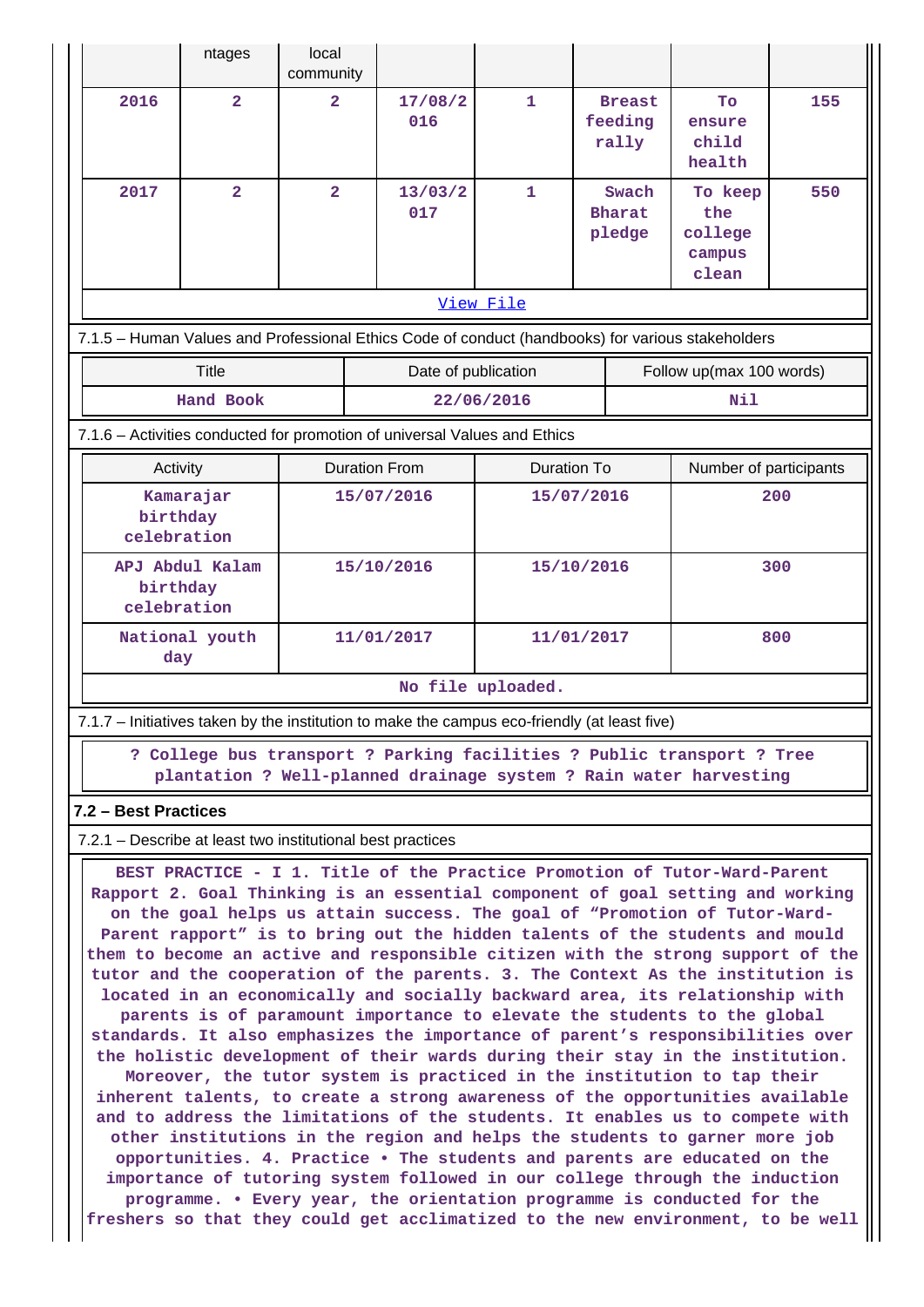**informed about their subject of study, to know how to get on with others, to strengthen their character and to improve knowledge. • A bridge course is conducted to assess the level of freshers and this information is conveyed to the respective Head of the Department, they in turn, instruct the tutors to take special care of the students based on the obtained information. • Declaration forms comprising personal details, contact address, contact phone numbers, etc. are collected from the students and tutors maintain separate file for each student to file the declaration form, photocopies of mark sheets, leave letter, unit test assessments, model exam and university examination marks. • Students personal and academic records are also computerized regularly. • Tutors monitor the academic progress made by the students of that particular class for which they are responsible. • Students learning disabilities such as communication inhibitions, psychological problems, personal problems and stress-related issues are identified and analyzed by the tutor, and corrective measures are taken by giving counseling and offering special coaching. • Academic evaluation of the students starts with the commencement of Unit Tests which are conducted during the first two periods on Monday and Saturday of every week, and it helps tutors to assess the level of knowledge of the students. • The progress of the students is intimated to their parents through the progress report entailing their percentage of attendance, discipline and performance in Unit Tests. • The progress report helps the tutor to categorize the students into slow and advanced learners. • Remedial classes and improvement tests are conducted to the slow learners so that they could cope with the syllabus demands. • Advanced learners are encouraged to guide slow learners and they are motivated to participate in various seminars, workshops and conferences organized by other institutions. • Advanced learners aspiring to become University Rank Holders are given special attention and guidance. • Prior to the university examinations, model examinations are conducted to enable the students to prepare and perform well in the university examinations. • A regular semester-wise parent – tutor meeting is conducted by all the departments to update the parents with their wards performance. 5. Evidence of success The impact of the above best practice is quite evident from the following facts: • Student pass percentage has increased immensely with numerous gold medalists, rank holders and centum holders in various courses • At the time of parents-teacher meet, the college collects feedback from the parents to get to know about their expectations in terms of facilities, activities, teaching and learning methodologies, and records of feedback are maintained in the department as evidence. • Student personality traits and character are molded by the tutor and if a student is found to conduct himself / herself inappropriately in the campus or lack interest in studies, the concerned parents are intimated about it and hence, students cannot hide either about their unethical practices or poor academic performance. • In most of the departments 100 percent results were produced in various subjects in the university examinations. • Due to a constructive and healthy relationship between the institution and parents, the students are mostly admitted for their higher studies in our institution itself. • Above all, the employability skills of students have improved drastically and the acquisition of these skills empower them to garner global placements in various corporate sectors, industries and other concerns. • For the last few years, the students of our college have been offered 1026 jobs through on-campus placement drives. 6. Problems encountered • Inadequate co-operation of parents from rural areas. • Improper delivery of the progress report to remote areas. • Communication gap between the tutor and parents as many parents speak neither English nor Tamil. 7. Resources Required • Web based access to students academic performance and other details for the perusal of parents must be created at the earliest. • Separate computer facility is required for tutors to update the student performance electronically and ensure minimal use of papers. BEST PRACTICE - II Training on Life Employability Skills 1. Title of the practice Training on Life**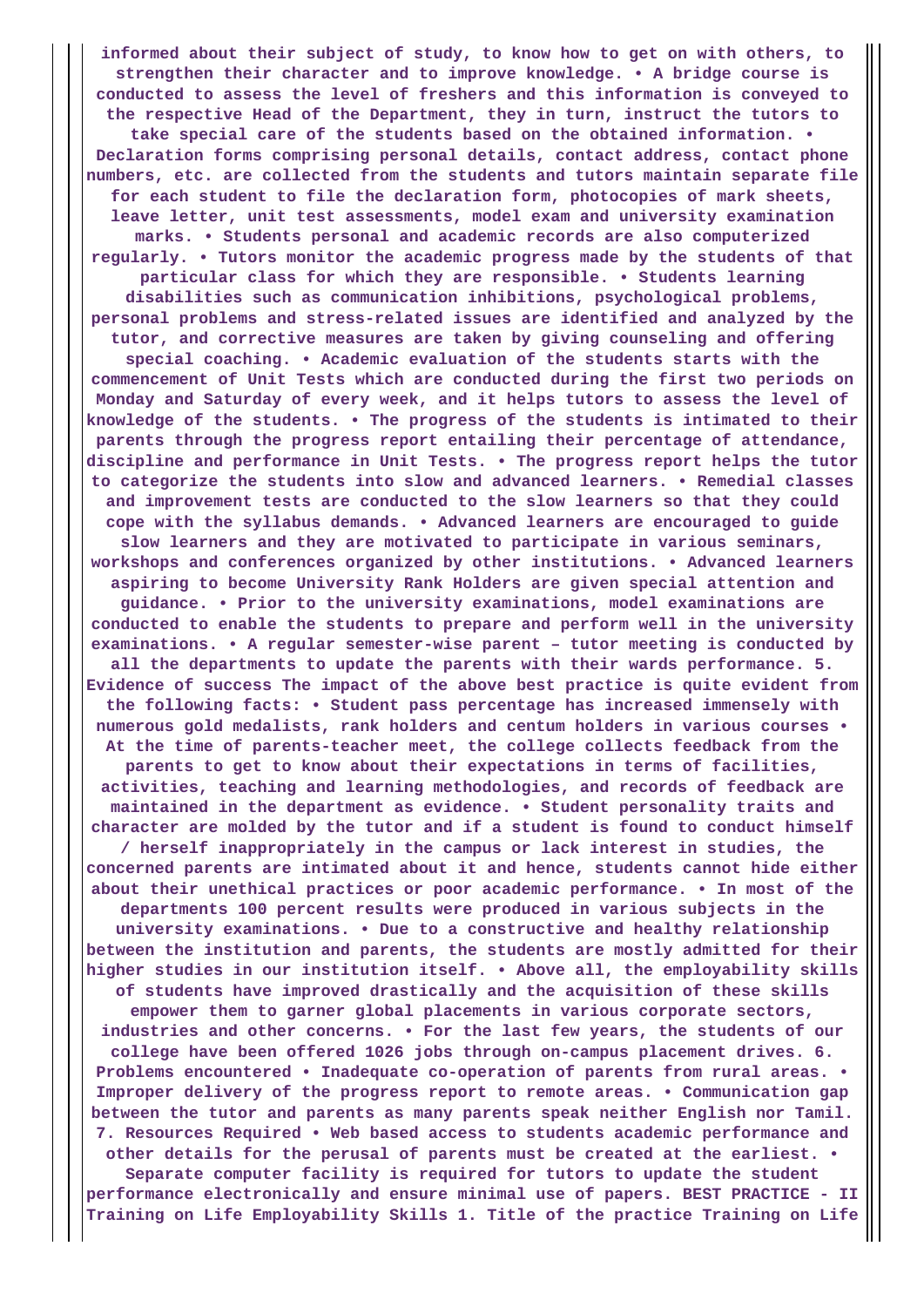**Employability Skills 2. Goal To improve the life and employability skills of students 3. The context The Training and Placement Cell acts as an interface between the industries and students as most of them hail from Government schools in the rural areas. Training is given to develop and improve different skills. First year : Life Skills training Second year : Communication and Aptitude Training Third year : Interview Skills 4. Practice • The prime focus of the training is to update the students with the skills that are required to cater the needs in career development. • Life Skill Training programs are given to the first year students to improve their confident, grooming and taking their academic forward. • Adequate level trainings are given to students to face campus interviews by arranging training in Aptitude tests, Group Discussions, preparing for Technical and HR interviews through professional trainers and alumni. • Training and Placement Cell is providing an opportunity of Industrial Visit to discover and connect with various industries and companies across the world for better opportunities for students. • Activity based trainings and mock interviews were conducted to help the students to fetch knowledge with respect to the demands and expectation of the industries related to placement. • Training and Placement Cell is headed by two faculty members and both are certified Zonal Trainers from Junior Chamber International India. • Placement Cell is functioning with the 3-tier principle: Pre-Placement Training, Placement Drives and Post-Placement Training • Pre- Placement Training focuses the area of the following. First year - Life Skills training, Personality Development Training Second year - Communication Training, Essay Writing, Aptitude Training Third year - Interview Skills, Group Discussion, Face to Face Interview Practices, Mock Interviews • Training and Placement Cell is organizing campus interviews for Final year students with industries and reputed business houses from all over India • Post-Placement Training comprises the following activities. ? Post-Placement Training for the students who are offered by companies ? Company's suggestions carried out during this training ? Training on Communication and Corporate Skills 5. Evidence of Success Training and Placement cell has given prominent and consistent results every year. The following are the evidences for the practice. • Placement Record for the current academic year Academic Year No. of Students Offered 2016 -2017 983 (Including multiple Offers) • Minimum 15 companies visiting our campus every year for the recruitment process • Entering into a MoU with JCI Hosur Emerald for regular training practices • Having a MoU with Titan – CMCA for the Regular soft skill Training Programs • Training and Placement Cell of MGR College is leading as Top 3 Best Placement Cells in Periyar University, Salem • Alumni of MGR College who are working in a reputed companies are visiting every month and training the students towards industry needs • Awarded as "Most Valuable Partner" from Tata Consultancy Services 6. Problems encountered and resources required • As many of the students are from rural areas, having communication gap and adequate training had given for them to improve their level of communication. • Less adoptability of the students to the new environment and reluctant to move out from Hosur • Lack of awareness among the students about the corporate and social needs 7. Resources Required • Web based Aptitude practice • Tools required to update their technical skills**

 Upload details of two best practices successfully implemented by the institution as per NAAC format in your institution website, provide the link

<http://www.mgrcollege.ac.in/iqac/2016-2017/BestPractices2016.pdf>

#### **7.3 – Institutional Distinctiveness**

 7.3.1 – Provide the details of the performance of the institution in one area distinctive to its vision, priority and thrust in not more than 500 words

 **Vision To elevate M.G.R College as a centre of excellence in the field of higher education by making it intellectually stimulating and academically**